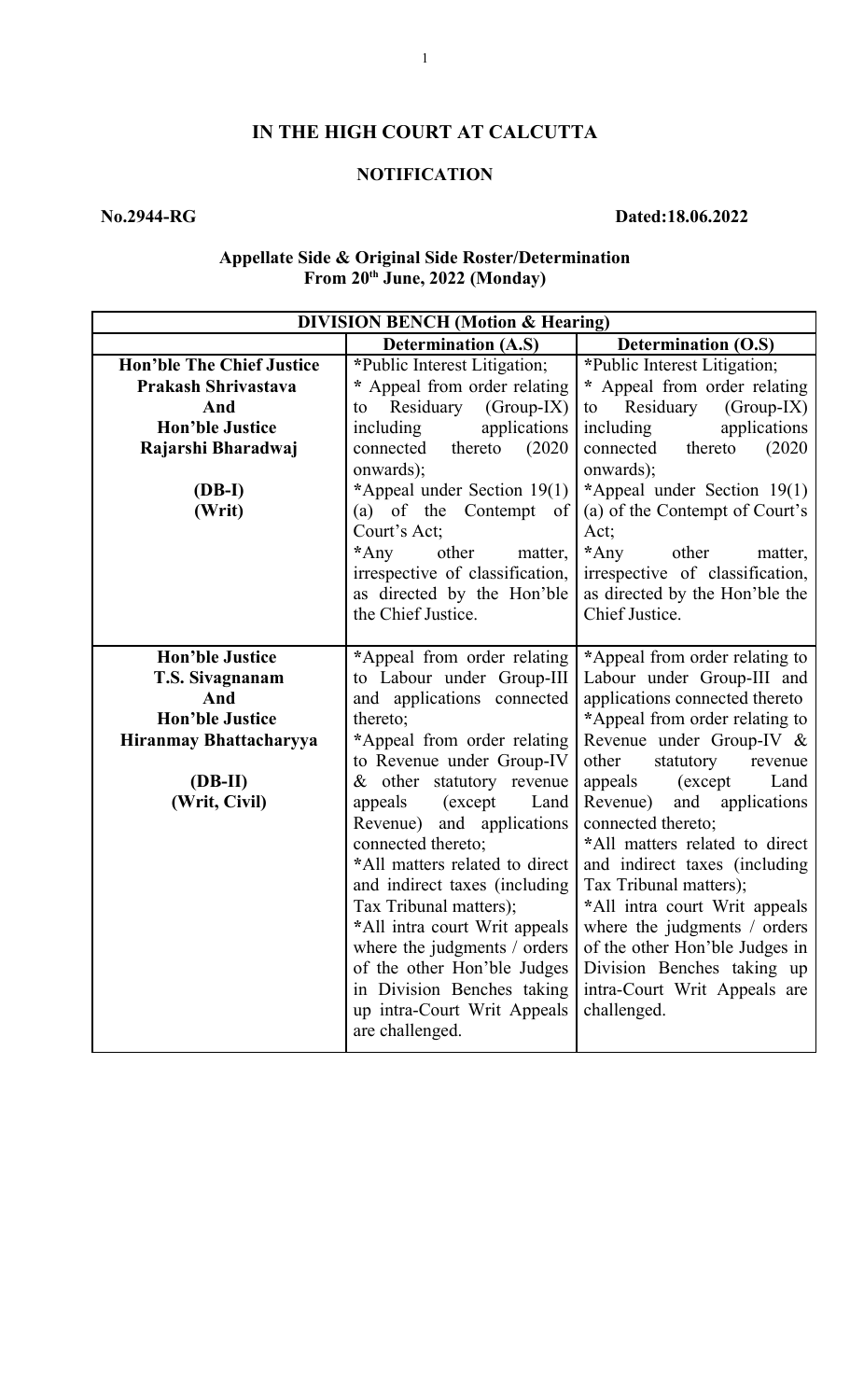| <b>DIVISION BENCH</b> (Motion & Hearing) |                                                   |                                  |
|------------------------------------------|---------------------------------------------------|----------------------------------|
| <b>Hon'ble Justice</b>                   | * All matters related to Ponzi                    | * Sanchaita matters;             |
| I.P. Mukerji                             | Scheme:                                           |                                  |
| And                                      |                                                   | * Hearing of writ appeals        |
| <b>Hon'ble Justice</b>                   | *<br>Admission of Appeals                         | irrespective of classifications  |
| Subhendu Samanta                         | under Order XLI Rule 11 of                        | and year;                        |
|                                          | the Code of Civil Procedure,                      | * Appeal from order relating     |
| $(DB-III)$                               | 1908 including applications                       | Transport<br>$\&$<br>to          |
| (Civil, Writ, Criminal)                  | thereto<br>(2017)<br>connected                    | Telecommunication<br>(Group-     |
|                                          | onwards);                                         | VII) including applications      |
|                                          | * Lawazima matters;                               | connected thereto;               |
|                                          |                                                   | * Criminal contempt matters.     |
|                                          | * Appeal from order relating                      |                                  |
|                                          | Transport<br>&<br>to                              |                                  |
|                                          | Telecommunication (Group-                         |                                  |
|                                          | VII) including applications                       |                                  |
|                                          | connected thereto;                                |                                  |
|                                          | * Hearing of writ appeals                         |                                  |
|                                          | irrespective of classifications                   |                                  |
|                                          | and year;                                         |                                  |
|                                          |                                                   |                                  |
|                                          | * Criminal contempt matters.                      |                                  |
|                                          |                                                   |                                  |
| Hon'ble Judge designate                  | * Appeal from order relating                      | * Appeal from order relating     |
| And                                      | to Regulation of Industries $\&$                  | to Regulation of Industries $\&$ |
| <b>Hon'ble Justice</b>                   | Essential<br>Commodities<br>$\&$                  | Essential<br>Commodities<br>$\&$ |
| <b>Aniruddha Roy</b>                     | Central<br>Orders<br>various                      | Orders<br>various<br>Central     |
|                                          | (Group-VIII)<br>including                         | $(Group-VIII)$<br>including      |
| $(DB-IV)$                                | applications<br>connected                         | applications<br>connected        |
| (Writ, Civil, Criminal)                  | thereto;                                          | thereto;                         |
|                                          | * First Appeal and First                          | * Matters under Section 27 of    |
|                                          | Miscellaneous Appeals &                           | the Electricity Regulatory       |
|                                          | applications connected                            | Commission Act,<br>1998          |
|                                          | thereto (upto $2005$ );                           | including applications           |
|                                          | * Lawazima matters;                               | connected thereto.               |
|                                          | * Matters under Section 27 of                     |                                  |
|                                          | the Electricity Regulatory                        |                                  |
|                                          | Commission Act, 1998                              |                                  |
|                                          | including                                         |                                  |
|                                          | applications<br>connected thereto;                |                                  |
|                                          |                                                   |                                  |
|                                          | *Admission and Hearing of                         |                                  |
|                                          | Criminal Appeal including                         |                                  |
|                                          | applications for suspension                       |                                  |
|                                          | of sentence in pending                            |                                  |
|                                          | and<br>other<br>appeals<br>applications connected |                                  |
|                                          |                                                   |                                  |
|                                          |                                                   |                                  |
|                                          | thereto (upto $2010$ ).                           |                                  |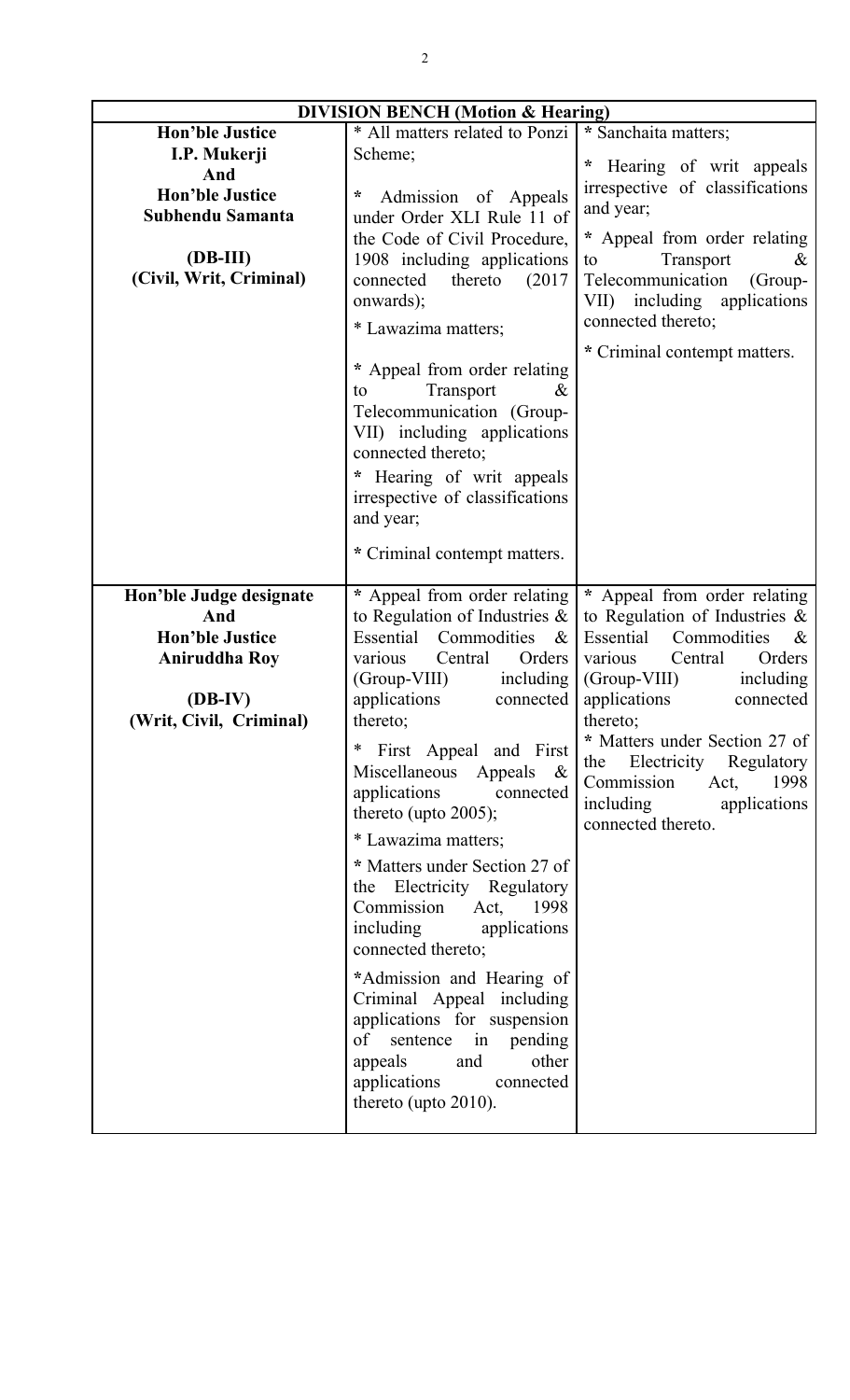| <b>DIVISION BENCH (Motion &amp; Hearing)</b>                                                                                              |                                                                                                                                                                                                                                                                                                                                                                                                                                                                                                                                                                           |                                                                                                                                                                                                                                                                                                                                                                                                                                                                                                                                                                                                                                                                                                                                                                                                                                                                                                                                      |
|-------------------------------------------------------------------------------------------------------------------------------------------|---------------------------------------------------------------------------------------------------------------------------------------------------------------------------------------------------------------------------------------------------------------------------------------------------------------------------------------------------------------------------------------------------------------------------------------------------------------------------------------------------------------------------------------------------------------------------|--------------------------------------------------------------------------------------------------------------------------------------------------------------------------------------------------------------------------------------------------------------------------------------------------------------------------------------------------------------------------------------------------------------------------------------------------------------------------------------------------------------------------------------------------------------------------------------------------------------------------------------------------------------------------------------------------------------------------------------------------------------------------------------------------------------------------------------------------------------------------------------------------------------------------------------|
| <b>Hon'ble Justice</b><br><b>Harish Tandon</b><br>And<br><b>Hon'ble Justice</b><br><b>Shampa Dutt (Paul)</b><br>$(DB-V)$<br>(Civil, Writ) | * Appeal under Arbitration<br>Act, 1940 and Arbitration<br>and Conciliation Act, 1996<br>including<br>applications<br>connected thereto;<br>*Reference/appeal relating to<br>Chartered Accountants Act,<br>1949<br>Company<br>and<br>Secretaries Act, 1980;<br>*<br>relating<br>Matters<br>to<br>Tribunals<br>under<br>Articles<br>of the<br>323B<br>323A and<br>of<br>India<br>Constitution<br>including<br>applications<br>connected thereto (excluding<br>tax matters).                                                                                                | $\star$<br>Appeal under Arbitration<br>Act, 1940 and Arbitration and<br>Conciliation<br>1996<br>Act,<br>including<br>applications<br>connected thereto;<br>* Appeal from Decree and all<br>applications<br>connected<br>thereto;<br>*Civil appeals from orders<br>arising out of Interlocutory<br>matters relating to<br>Trade<br>Mark, Patent & Design Act,<br>Company, Arbitration, Suits,<br>Admiralty and also Appeals<br>from orders arising out of<br>Originating summons, other<br>suits and also Civil Appeals<br>from orders which have not<br>been assigned to any other<br>Bench & applications<br>connected thereto;<br>*Reference/appeal relating to<br>Chartered Accountants Act,<br>1949<br>Company<br>and<br>Secretaries Act, 1980;<br>* Matters relating to Tribunals<br>under Articles 323A and 323B<br>of the Constitution of India<br>including<br>applications<br>connected thereto (excluding<br>tax matters). |
| <b>Hon'ble Justice</b><br><b>Soumen Sen</b><br>And<br><b>Hon'ble Justice</b><br><b>Siddhartha Roy Chowdhury</b><br>(DB-VI)<br>(Civil)     | $\ast$<br>Admission of Appeals<br>under Order XLI Rule 11 of<br>the Code of Civil Procedure,<br>1908 including applications<br>connected<br>thereto<br>(upto<br>$2016$ ;<br>First Appeal and First<br>$\ast$<br>Miscellaneous Appeals<br>&<br>applications<br>connected<br>thereto (From 2006 to 2015);<br>Matrimonial & Family<br>*<br>Court Appeals & matters<br>Guardianship<br>relating to<br>including<br>applications<br>connected thereto;<br>÷<br>Admission of Appeals<br>under Section 30 of the<br>Employees' Compensation<br>Act, 1923;<br>* Lawazima matters. |                                                                                                                                                                                                                                                                                                                                                                                                                                                                                                                                                                                                                                                                                                                                                                                                                                                                                                                                      |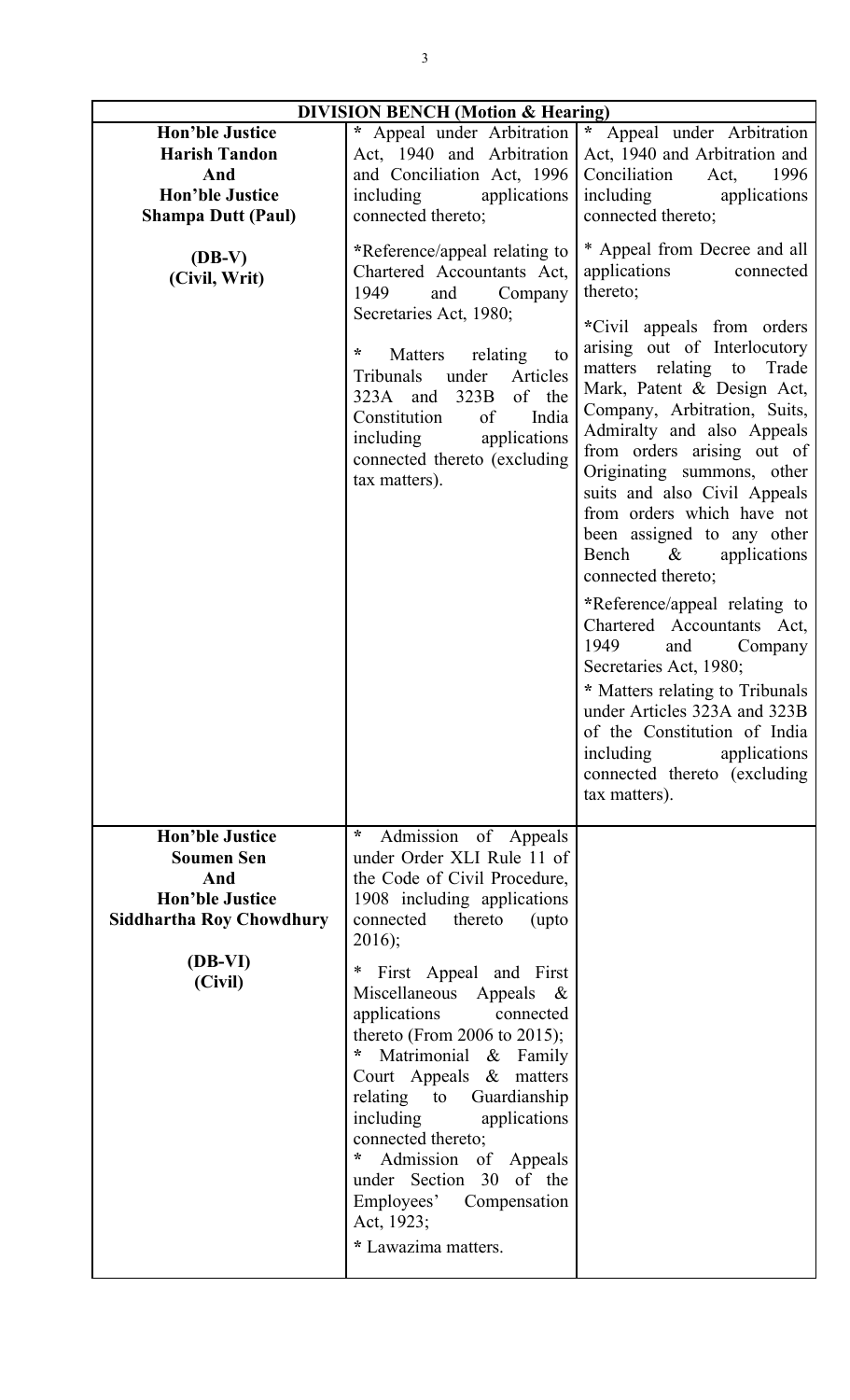| <b>DIVISION BENCH (Motion &amp; Hearing)</b> |                                     |                                               |
|----------------------------------------------|-------------------------------------|-----------------------------------------------|
| <b>Hon'ble Justice</b>                       | * Bail under Section 439 of         |                                               |
| Joymalya Bagchi                              | Code<br>of<br>Criminal<br>the       |                                               |
| And                                          | Procedure, 1973 including           |                                               |
| <b>Hon'ble Justice</b>                       | modification / cancellation,        |                                               |
| Ananya Bandyopadhyay                         | relaxation of conditions of         |                                               |
|                                              | bail;                               |                                               |
| (DB-VII)                                     | *Admission and Hearing of           |                                               |
| (Criminal)                                   | Criminal Appeal including           |                                               |
|                                              | applications for suspension         |                                               |
|                                              | of<br>sentence in pending           |                                               |
|                                              | other<br>appeals<br>and             |                                               |
|                                              | applications<br>connected           |                                               |
|                                              | thereto (from 2011 to 2019);        |                                               |
|                                              | $\ast$<br>Hearing<br>of<br>Death    |                                               |
|                                              | Reference cases (upto 2019).        |                                               |
| <b>Hon'ble Justice</b>                       | * Appeal from order relating        | * Appeal from order relating                  |
| Subrata Talukdar                             | to Education under Group-II         | to Education under Group-II                   |
| And                                          | and applications connected          | applications connected<br>and                 |
| <b>Hon'ble Justice</b>                       | thereto;                            | thereto;                                      |
| Lapita Banerji                               | * Appeal from order relating        |                                               |
|                                              | Service<br>(Group-VI)<br>to         | * Appeal from order relating<br>Service<br>to |
| (DB-VIII)                                    | including<br>applications           | $(Group-VI)$<br>including<br>applications     |
| (Writ)                                       | connected thereto.                  | connected thereto.                            |
|                                              |                                     |                                               |
|                                              |                                     |                                               |
|                                              |                                     |                                               |
| <b>Hon'ble Justice</b>                       | $\ast$<br>and First<br>First Appeal | * Appeal from order relating                  |
| <b>Tapabrata Chakraborty</b>                 | Miscellaneous<br>Appeal<br>&        | Residuary<br>$(Group-IX)$<br>to               |
| And                                          | applications<br>connected           | including<br>applications                     |
| <b>Hon'ble Justice</b>                       | thereto $(2016$ onwards);           | connected thereto (upto 2019);                |
| Raja Basu Chowdhury                          | * Lawazima matters;                 | * Habeas Corpus petition &                    |
|                                              |                                     | applications connected thereto.               |
| $(DB-IX)$                                    | * Appeal from order relating        |                                               |
| (Civil, Writ)                                | $(Group-IX)$<br>Residuary<br>to     |                                               |
|                                              | applications<br>including           |                                               |
|                                              | connected<br>thereto<br>(upto       |                                               |
|                                              | $2019$ ;                            |                                               |
|                                              | * Habeas Corpus petition &          |                                               |
|                                              | applications<br>connected           |                                               |
|                                              | thereto.                            |                                               |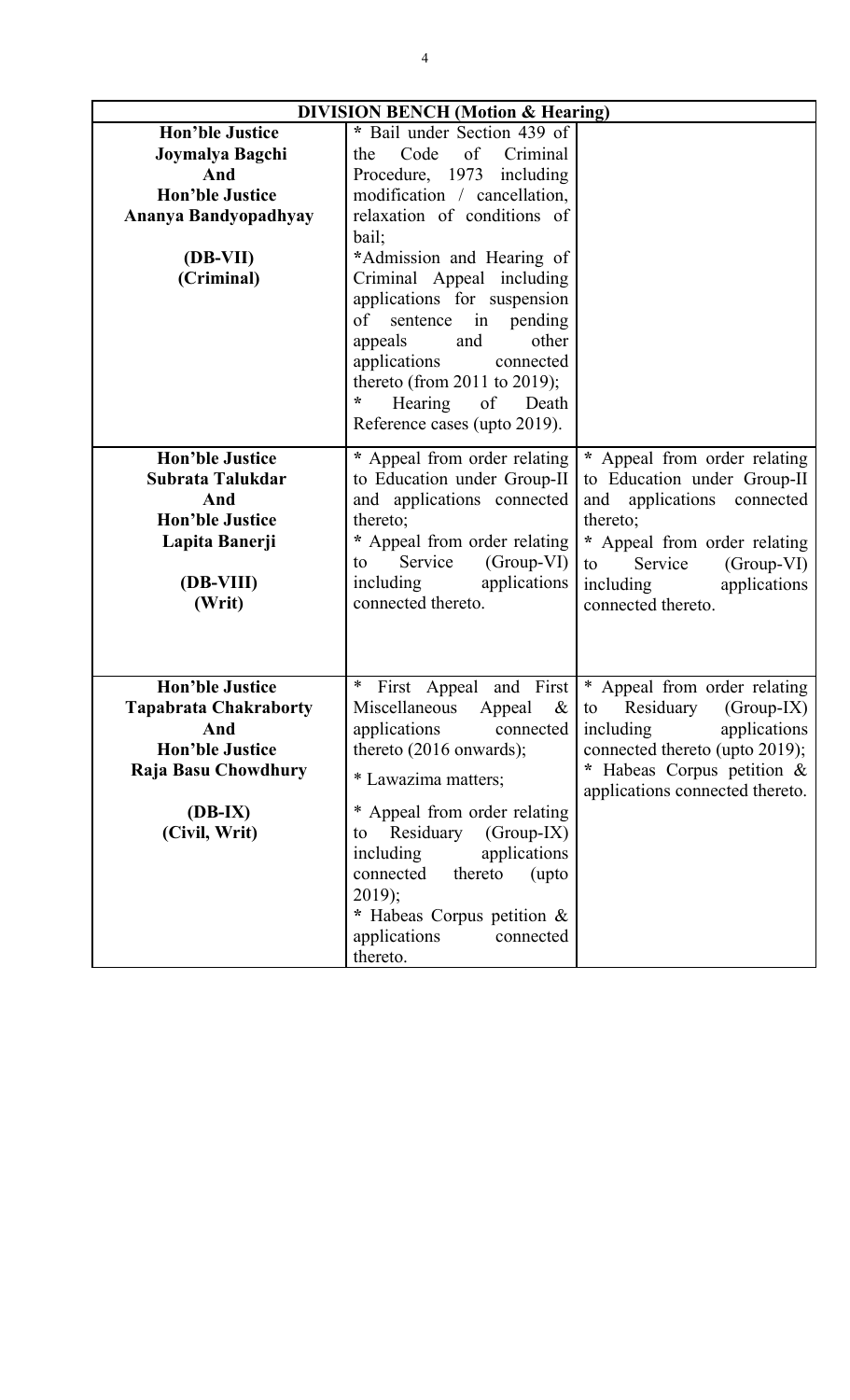| <b>DIVISION BENCH (Motion &amp; Hearing)</b> |                                      |                                     |
|----------------------------------------------|--------------------------------------|-------------------------------------|
| <b>Hon'ble Justice</b>                       | * Appeal from order relating         | * Appeal from order relating        |
| <b>Arijit Banerjee</b>                       | to Land (Group-I) including          | to Land (Group-I) including         |
| And                                          | applications<br>connected            | applications<br>connected           |
|                                              |                                      |                                     |
| <b>Hon'ble Justice</b>                       | thereto;                             | thereto;                            |
| Rai Chattopadhyay                            | * Appeal from order relating         |                                     |
|                                              | Municipalities,<br>$Co-$<br>to       | *Appeal from order relating to      |
| $(DB-X)$                                     | operatives $\&$<br>Panchayats        | Municipalities, Co-operatives       |
| (Writ)                                       | under Group-V including              | & Panchayats under Group-V          |
|                                              | applications<br>connected            | including<br>applications           |
|                                              | thereto;                             |                                     |
|                                              |                                      | connected thereto;                  |
|                                              | * Review petitions, contempt         |                                     |
|                                              | applications<br><i>(including)</i>   | * Review petitions, contempt        |
|                                              | applications<br>connected            | applications<br>(including)         |
|                                              | thereto) of the Division             | applications<br>connected           |
|                                              | Bench,<br>Hon'ble<br>Judges          | thereto) of the Division Bench,     |
|                                              | whereof are not available due        | Hon'ble Judges whereof are          |
|                                              |                                      |                                     |
|                                              | death, retirement<br>or<br>to        | not available due to death,         |
|                                              | transfer/elevation.                  | retirement<br><sub>or</sub>         |
|                                              |                                      | transfer/elevation.                 |
| <b>Hon'ble Justice</b>                       | *Anticipatory Bail<br>under          |                                     |
|                                              |                                      |                                     |
| <b>Debangsu Basak</b>                        | Section 438 of the Code of           |                                     |
| And                                          | Criminal Procedure, 1973             |                                     |
| <b>Hon'ble Justice</b>                       | including<br>modification            |                                     |
| <b>Bibhas Ranjan De</b>                      | cancellation, relaxation of          |                                     |
|                                              | conditions of bail;                  |                                     |
| $(DB-XI)$                                    | * Admission and Hearing of           |                                     |
| (Criminal)                                   | Criminal Appeal including            |                                     |
|                                              |                                      |                                     |
|                                              | applications for suspension          |                                     |
|                                              | of sentence in pending               |                                     |
|                                              | appeals<br>and<br>other              |                                     |
|                                              | applications<br>connected            |                                     |
|                                              | thereto (2020 onwards);              |                                     |
|                                              | $\ast$<br>Hearing<br>of<br>Death     |                                     |
|                                              | Reference<br>(2020)<br>cases         |                                     |
|                                              | onwards).                            |                                     |
|                                              | <b>Single Bench</b>                  |                                     |
| <b>Hon'ble The Chief Justice</b>             | * Matters related to Section 11      | * Matters related to Section 11     |
|                                              |                                      |                                     |
| <b>Prakash Shrivastava</b>                   | Arbitration<br>the<br>of<br>and      | the<br>Arbitration<br>of<br>and     |
|                                              | Conciliation Act, 1996 and           | Conciliation Act, 1996 and          |
| $(SB-I)$                                     | applications connected thereto       | applications connected thereto      |
| (Civil)                                      | (from 2022).                         | (from $2022$ ).                     |
|                                              |                                      |                                     |
| <b>Hon'ble Justice</b>                       | * Writ matters irrespective of       | * Writ matters irrespective of      |
| T.S. Sivagnanam                              | classification<br>upto<br>2011       | classification<br>upto<br>2011      |
| (Writ)                                       | including applications               | including applications              |
|                                              | connected thereto.                   |                                     |
|                                              |                                      | connected thereto.                  |
|                                              |                                      |                                     |
|                                              |                                      |                                     |
| Hon'ble Justice I.P. Mukerji                 | $\star$<br>Writ matters irrespective | $\ast$<br>Writ matters irrespective |
| (Writ)                                       | classification<br>2010<br>upto       | classification<br>2010<br>upto      |
|                                              | applications<br>including            | including<br>applications           |
|                                              | connected thereto.                   | connected thereto.                  |
|                                              |                                      |                                     |
|                                              |                                      |                                     |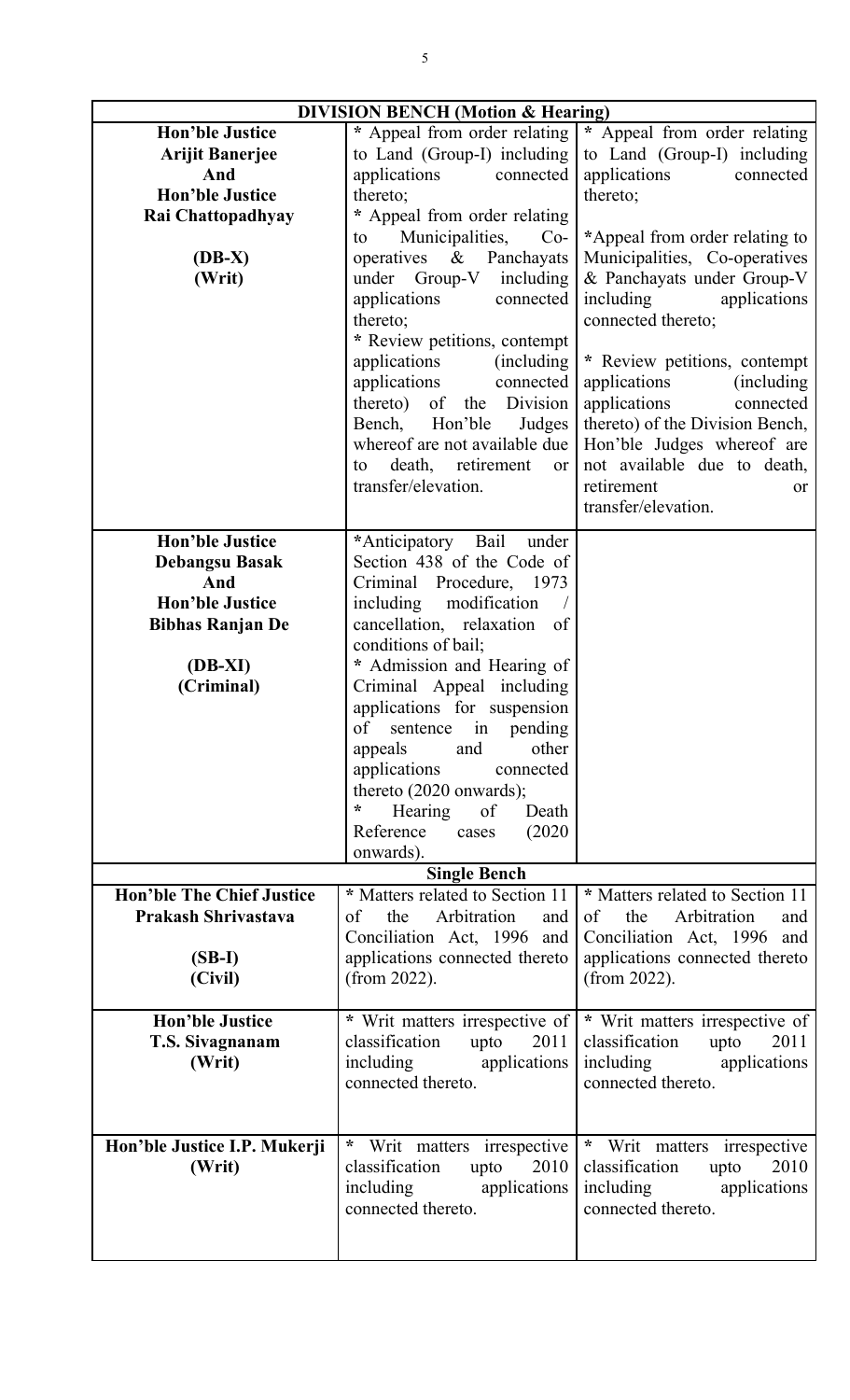| <b>DIVISION BENCH (Motion &amp; Hearing)</b> |                                      |                                 |
|----------------------------------------------|--------------------------------------|---------------------------------|
| <b>Hon'ble Justice</b>                       | * Writ matters irrespective of       | * Writ matters irrespective of  |
| <b>Harish Tandon</b>                         | 2010<br>classification<br>upto       | 2010<br>classification<br>upto  |
| (Writ)                                       | including applications               | including applications          |
|                                              | connected thereto.                   | connected thereto.              |
| <b>Hon'ble Justice Soumen Sen</b>            | .* Civil Revision matters upto       |                                 |
| (Civil)                                      | 2010 including applications          |                                 |
|                                              | connected thereto.                   |                                 |
|                                              |                                      |                                 |
| <b>Hon'ble Justice</b>                       | Criminal revision matters<br>$\star$ |                                 |
| Joymalya Bagchi                              | 2013<br>including<br>upto            |                                 |
| (Criminal)                                   | applications<br>connected            |                                 |
|                                              | thereto.                             |                                 |
|                                              |                                      |                                 |
| <b>Hon'ble Justice</b>                       | * Writ matters irrespective of       | * Writ matters irrespective of  |
| Subrata Talukdar                             | classification<br>upto $2010$        | 2010<br>classification<br>upto  |
| (Writ)                                       | including applications               | including applications          |
|                                              | connected thereto.                   | connected thereto.              |
|                                              |                                      |                                 |
| <b>Hon'ble Justice</b>                       | * Writ matters irrespective of       | * Writ matters irrespective of  |
| <b>Tapabrata Chakraborty</b>                 | classification<br>upto<br>2010       | classification<br>upto<br>2010  |
| (Writ)                                       | including applications               | including applications          |
|                                              | connected thereto.                   | connected thereto.              |
| <b>Hon'ble Justice</b>                       | * Civil Revision matters upto        |                                 |
| <b>Arijit Banerjee</b>                       | 2010 including applications          |                                 |
| (Civil)                                      | connected thereto.                   |                                 |
|                                              |                                      |                                 |
| <b>Hon'ble Justice</b>                       | * Writ matters irrespective of       | * Writ matters irrespective of  |
| <b>Debangsu Basak</b>                        | classification<br>upto<br>2010       | classification<br>upto<br>2010  |
| (Writ)                                       | applications  <br>including          | applications<br>including       |
|                                              | connected thereto.                   | connected thereto.              |
|                                              |                                      |                                 |
| <b>Hon'ble Justice</b>                       | * Matters (motion & hearing)         | * Matters (motion & hearing)    |
| Rajasekhar Mantha                            | under Article 226 of the             | under Article 226 of the        |
|                                              | Constitution of India relating       | Constitution of India relating  |
| $(SB-II)$                                    | to Education under Group-II          | to Education under Group-II     |
| (Writ)                                       | including<br>services<br>and         | including<br>services<br>and    |
|                                              | applications connected               | applications connected thereto. |
|                                              | thereto. (Excluding matters)         | (Excluding matters relating to  |
|                                              | relating to primary education,       | primary education, colleges,    |
|                                              | colleges,<br>madrasah,               | madrasah, universities<br>and   |
|                                              | universities and libraries under     | libraries<br>under<br>Group-II  |
|                                              | Group-II including services          | including<br>services<br>and    |
|                                              | and applications connected           | applications<br>connected       |
|                                              | thereto).                            | thereto).                       |
|                                              |                                      |                                 |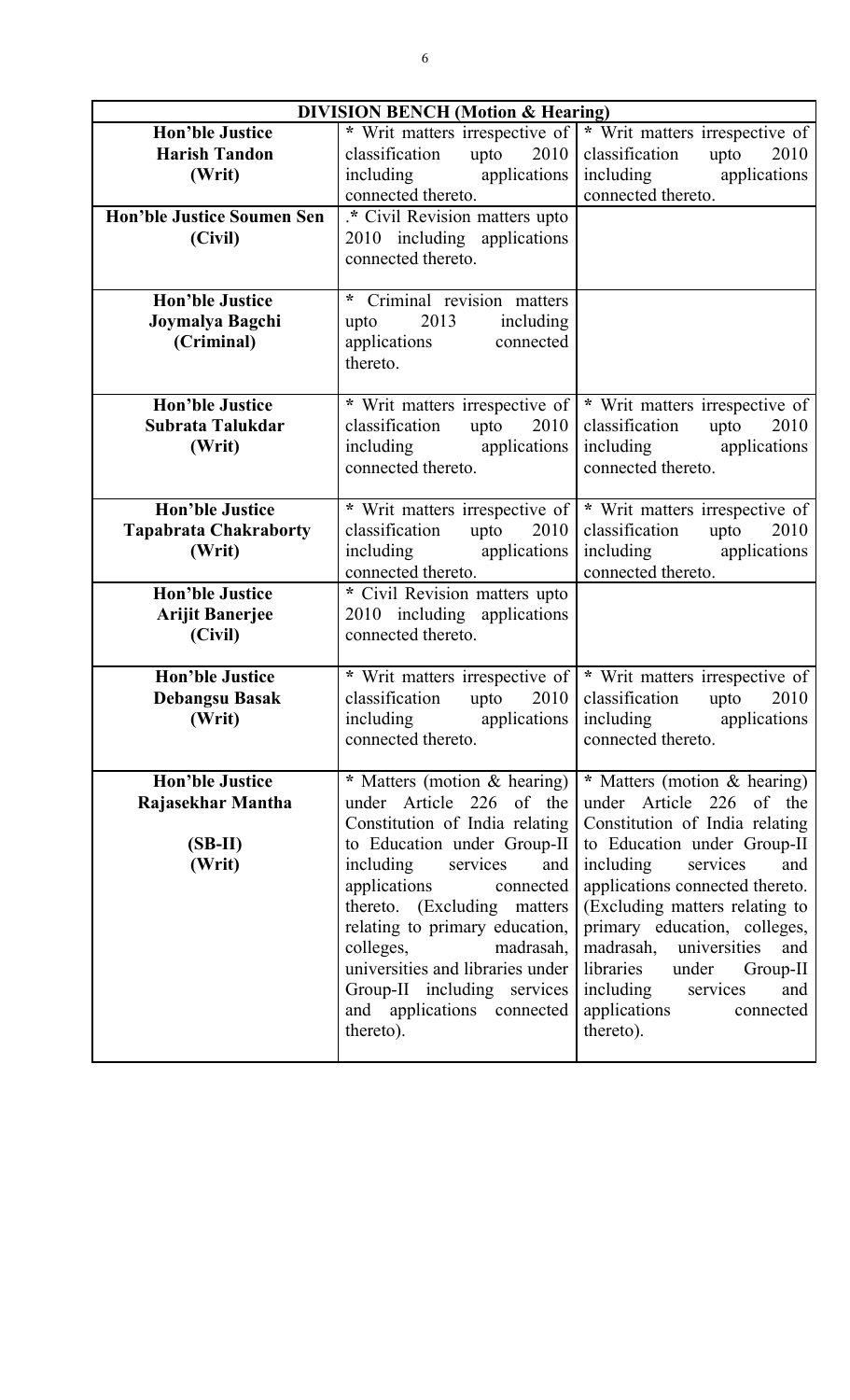| <b>DIVISION BENCH (Motion &amp; Hearing)</b> |                                                           |                                                             |
|----------------------------------------------|-----------------------------------------------------------|-------------------------------------------------------------|
| <b>Hon'ble Justice</b>                       | $\ast$<br>(motion)<br>and<br>Matters                      | $\star$<br>Matters<br>(motion)<br>and                       |
| Sabyasachi Bhattacharyya                     | hearing) under Article 226 of                             | hearing) under Article 226 of                               |
|                                              | the Constitution of India                                 | the Constitution of India                                   |
| $(SB-III)$                                   | relating to Residuary under                               | relating to Residuary under                                 |
| (Writ)                                       | Group-IX (matters related to                              | Group-IX (matters related to                                |
|                                              | Electricity, Public Premises<br>(Eviction of Unauthorised | Electricity, Public Premises<br>(Eviction of Unauthorised   |
|                                              | Occupants) Act, 1971 and The                              | Occupants) Act, 1971 and The                                |
|                                              | West Bengal Public Land                                   | West Bengal Public Land                                     |
|                                              | (Eviction of Unauthorised                                 | (Eviction of Unauthorised                                   |
|                                              | Occupants)<br>Act, $1962$                                 | Occupants) Act, 1962)                                       |
|                                              | including<br>applications                                 | including applications                                      |
|                                              | connected thereto;                                        | connected thereto;                                          |
|                                              | * Matters (motion & hearing)                              | * Matters (motion & hearing)                                |
|                                              | under Article 226 of the                                  | under Article 226 of the                                    |
|                                              | Constitution of India relating                            | Constitution of India relating                              |
|                                              | Transport<br>and<br>to                                    | Transport<br>to<br>and                                      |
|                                              | Telecommunication under                                   | Telecommunication<br>under                                  |
|                                              | Group-VII and applications                                | Group-VII and applications                                  |
|                                              | connected thereto.                                        | connected thereto.                                          |
| <b>Hon'ble Justice</b>                       | $\star$<br>and<br>Matters<br>(motion                      | $\star$<br>Matters<br>(motion)<br>and                       |
|                                              |                                                           |                                                             |
| Moushumi Bhattacharya                        | hearing) under Article 226 of                             | hearing) under Article 226 of                               |
|                                              | the Constitution of India                                 | the Constitution of India                                   |
| $(SB-IV)$                                    | relating to Residuary under                               | relating to Residuary under                                 |
| (Writ)                                       | Group-IX (excluding matters)                              | Group-IX (excluding matters)                                |
|                                              | related to Police inaction,                               | related to Police inaction,                                 |
|                                              |                                                           | Electricity, Public Premises Electricity, Public Premises   |
|                                              |                                                           | (Eviction of Unauthorised (Eviction of Unauthorised)        |
|                                              |                                                           | Occupants) Act, 1971 and The   Occupants) Act, 1971 and The |
|                                              | West Bengal Public Land                                   | West Bengal Public Land                                     |
|                                              | (Eviction of Unauthorised)                                | (Eviction of Unauthorised<br>Occupants) Act, 1962)          |
|                                              | Occupants) Act, 1962)<br>including applications           | including applications                                      |
|                                              | connected thereto;                                        | connected thereto;                                          |
|                                              | * Matters (motion & hearing)                              | * Matters (motion & hearing)                                |
|                                              | under Article 226 of the                                  | under Article 226 of the                                    |
|                                              | Constitution of India relating                            | Constitution of India relating                              |
|                                              | to Municipality, Panchayat                                | to Municipality, Panchayat                                  |
|                                              | and Co-operative Society                                  | and Co-operative Society                                    |
|                                              | under $Group-V$ including                                 | under Group-V including                                     |
|                                              | applications connected thereto<br>(upto 2012);            | applications connected thereto<br>(upto $2012$ );           |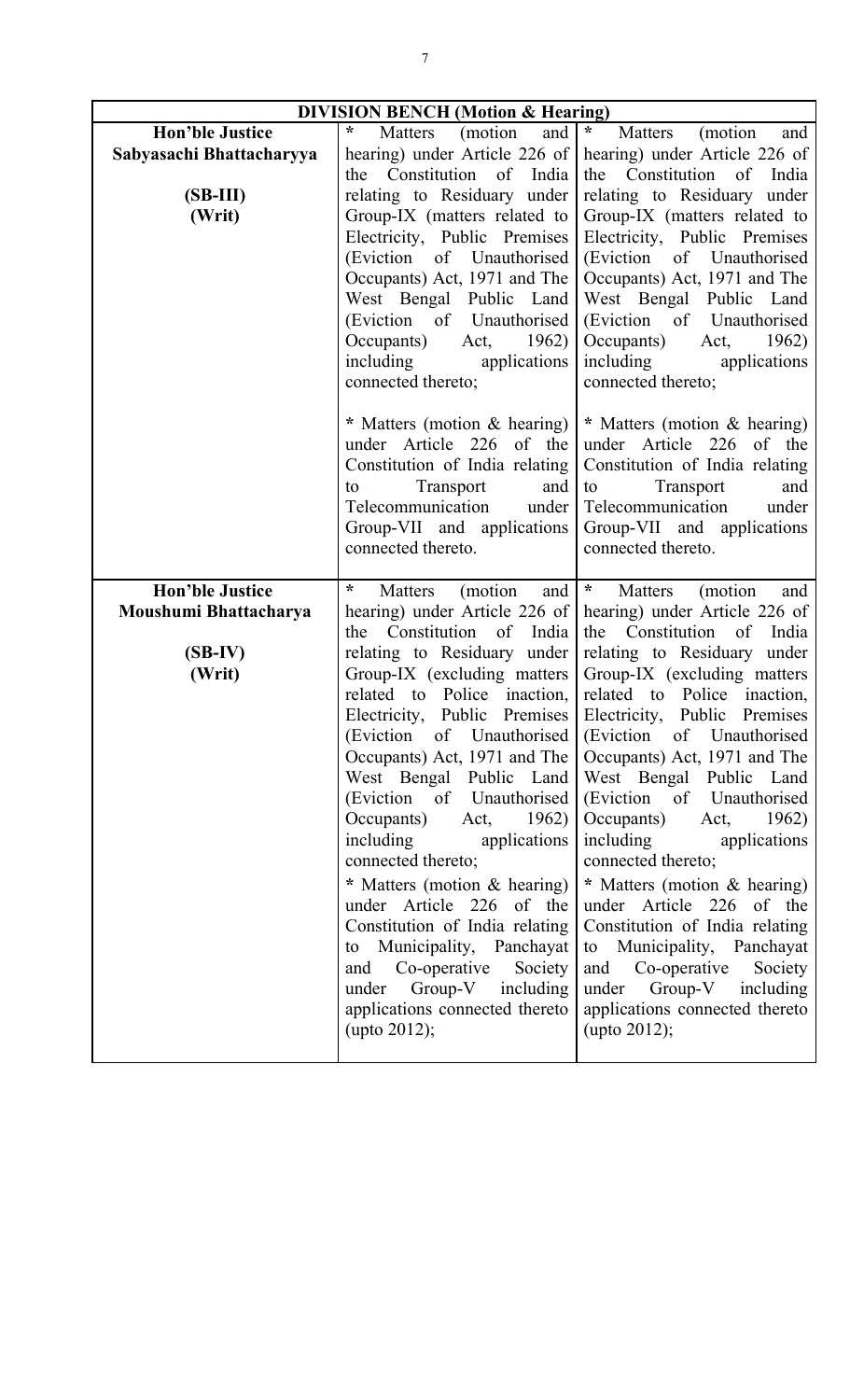| <b>DIVISION BENCH</b> (Motion & Hearing)                                 |                                                                                                                                                                                                                                                                                                                                                                                                                                                |                                                                                                                                                                                                                                                                                                                                                                                                                                                                                                                                                                                                                                                                                                                                                                                                                                                                                                  |
|--------------------------------------------------------------------------|------------------------------------------------------------------------------------------------------------------------------------------------------------------------------------------------------------------------------------------------------------------------------------------------------------------------------------------------------------------------------------------------------------------------------------------------|--------------------------------------------------------------------------------------------------------------------------------------------------------------------------------------------------------------------------------------------------------------------------------------------------------------------------------------------------------------------------------------------------------------------------------------------------------------------------------------------------------------------------------------------------------------------------------------------------------------------------------------------------------------------------------------------------------------------------------------------------------------------------------------------------------------------------------------------------------------------------------------------------|
| <b>Hon'ble Justice</b><br><b>Shekhar B. Saraf</b><br>$(SB-V)$<br>(Civil) | * Review petitions including<br>applications connected thereto<br>of the Single Bench, Hon'ble<br>Judge whereof is not available<br>due to death, retirement or<br>transfer/elevation.                                                                                                                                                                                                                                                         | * Matters relating to Section<br>11 of The Arbitration and<br>Conciliation<br>1996<br>Act,<br>including<br>applications<br>connected thereto (upto 2021);<br>* Matters relating to Section<br>34 of The Arbitration and<br>Conciliation<br>1996<br>Act,<br>including<br>applications<br>connected<br>(2016)<br>thereto<br>onwards);<br>* All other matters (including<br>matters relating to Section 36<br>The<br>Arbitration<br>of<br>and<br>Conciliation Act, 1996) under<br>Arbitration Act, 1940 and The<br>Arbitration and Conciliation<br>1996<br>including<br>Act,<br>applications connected thereto<br>irrespective of year (except<br>specified<br>matters<br>above<br>mentioning year-mark);<br>* Review petitions including<br>applications connected thereto<br>of the Single Bench, Hon'ble<br>Judge whereof is not available<br>due to death, retirement or<br>transfer/elevation. |
| <b>Hon'ble Justice</b><br>Rajarshi Bharadwaj<br>(Writ)                   | * Writ Petition irrespective of<br>classification and applications<br>connected thereto.                                                                                                                                                                                                                                                                                                                                                       | * Writ Petition irrespective of<br>classification and applications<br>connected thereto.                                                                                                                                                                                                                                                                                                                                                                                                                                                                                                                                                                                                                                                                                                                                                                                                         |
| <b>Hon'ble Justice</b><br><b>Shampa Sarkar</b><br>$(SB-VI)$<br>(Writ)    | $\star$<br>(motion<br>and<br>Matters<br>hearing) under Article 226 of<br>Constitution of India<br>the<br>relating to Police inaction<br>under Residuary (Group-IX)<br>including<br>applications<br>connected thereto;<br>* Matters (motion & hearing)<br>under Article 226 of the<br>Constitution of India relating<br>Co-operative<br>Societies<br>to<br>Group-V<br>including<br>under<br>applications connected thereto<br>$(2019$ onwards). | $\star$<br>(motion<br>Matters<br>and<br>hearing) under Article 226 of<br>the<br>Constitution of<br>India<br>relating to Police inaction<br>under Residuary (Group-IX)<br>including<br>applications<br>connected thereto;<br>* Matters (motion & hearing)<br>under Article 226 of the<br>Constitution of India relating<br>Co-operative<br>Societies<br>to<br>$Group-V$<br>including<br>under<br>applications connected thereto<br>$(2019$ onwards).                                                                                                                                                                                                                                                                                                                                                                                                                                              |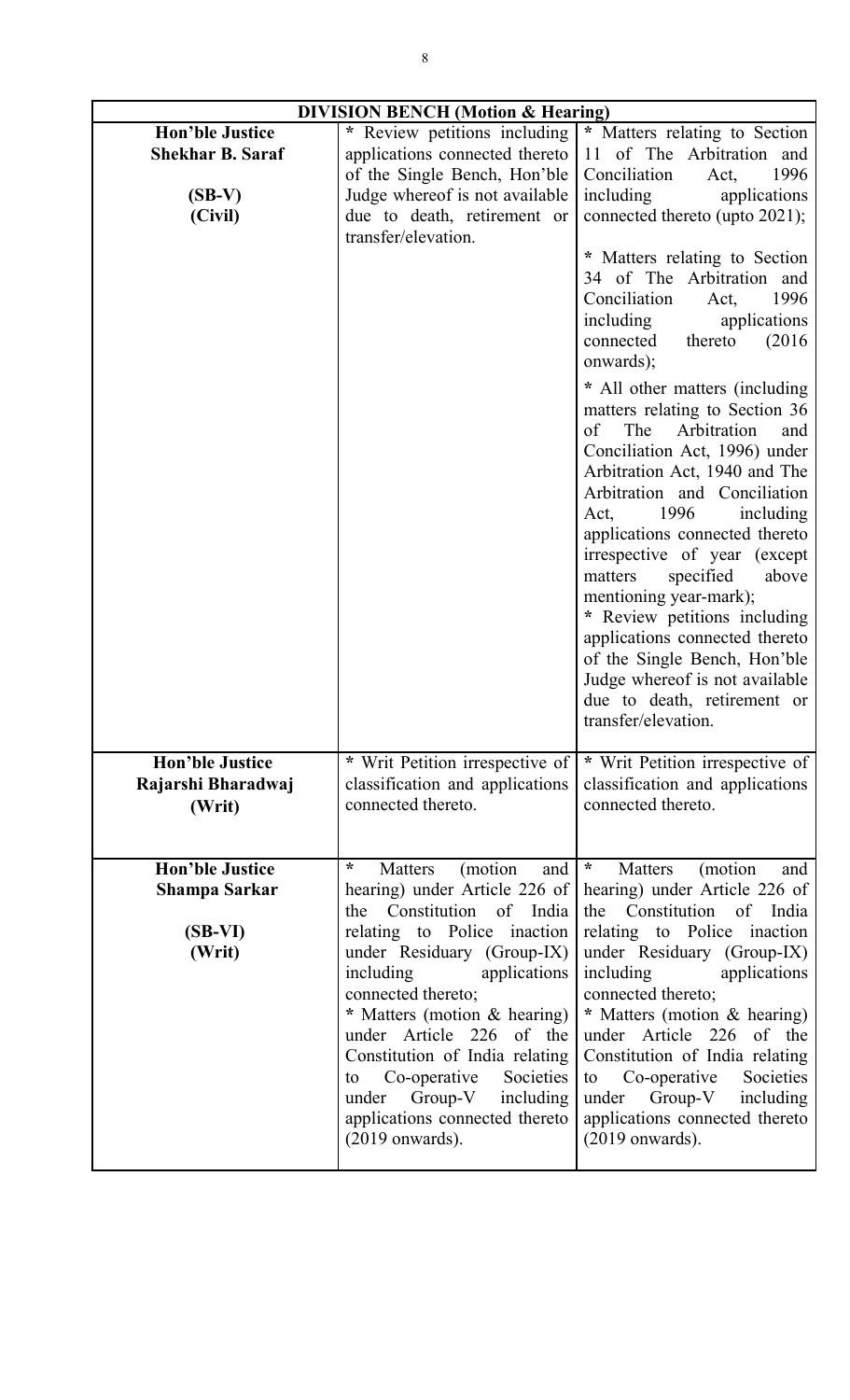| <b>DIVISION BENCH (Motion &amp; Hearing)</b> |                                                          |                                                                  |
|----------------------------------------------|----------------------------------------------------------|------------------------------------------------------------------|
| <b>Hon'ble Justice</b>                       |                                                          | $\ast$<br>Interlocutory matters and                              |
| Ravi Krishan Kapur                           |                                                          | Intellectual Property Rights                                     |
|                                              |                                                          | matters (except suits);                                          |
| $(SB-VII)$                                   |                                                          | $\star$<br>Execution Cases<br>(EC)                               |
| (Civil)                                      |                                                          | (Excluding matters related to                                    |
|                                              |                                                          | Section 36 of the Arbitration                                    |
|                                              |                                                          | and Conciliation Act, 1996)                                      |
|                                              |                                                          | including<br>applications                                        |
|                                              |                                                          | connected thereto (upto 2015);                                   |
|                                              |                                                          | ÷<br>Matters<br>relating<br>to                                   |
|                                              |                                                          | Companies Act including suits                                    |
|                                              |                                                          | against<br>companies<br>(in<br>liquidation),<br>admiralty<br>and |
|                                              |                                                          | contempt matters relating to                                     |
|                                              |                                                          | Company Law Board and                                            |
|                                              |                                                          | misfeasance;<br>Insolvency                                       |
|                                              |                                                          | matters.                                                         |
|                                              |                                                          |                                                                  |
|                                              |                                                          |                                                                  |
| <b>Hon'ble Justice</b>                       | * Matters (motion & hearing)                             | * Matters (motion & hearing)                                     |
| <b>Arindam Mukherjee</b>                     | under Article 226 of the                                 | under Article 226<br>of the                                      |
|                                              | Constitution of India relating                           | Constitution of India relating                                   |
| $(SB-VIII)$                                  | to service under Group VI and                            | to service under Group VI and                                    |
| (Writ)                                       | applications connected thereto                           | applications connected thereto                                   |
|                                              | $(2016$ onwards);                                        | $(2016$ onwards);                                                |
|                                              | * Matters (motion & hearing)<br>under Article 226 of the | * Matters (motion & hearing)<br>under Article 226 of the         |
|                                              | Constitution of India relating                           | Constitution of India relating                                   |
|                                              | Library under Group-II<br>to                             | Library under Group-II<br>to                                     |
|                                              | including<br>services                                    | and $ $ including<br>services<br>and                             |
|                                              | applications<br>connected                                | applications connected thereto.                                  |
|                                              | thereto.                                                 |                                                                  |
| <b>Hon'ble Justice</b>                       | * Admission and hearing of                               |                                                                  |
| <b>Biswajit Basu</b>                         | Civil Revisions under Article                            |                                                                  |
|                                              | 227 of the Constitution of                               |                                                                  |
| $(SB-IX)$                                    | India including applications                             |                                                                  |
| (Civil)                                      | connected thereto (upto 2019);                           |                                                                  |
|                                              | * Hearing of Second Appeal,                              |                                                                  |
|                                              | Second Miscellaneous Appeal,                             |                                                                  |
|                                              | First Miscellaneous Appeal<br>applications<br>including  |                                                                  |
|                                              | connected<br>thereto<br>(2000)                           |                                                                  |
|                                              | onwards);                                                |                                                                  |
|                                              | * Matters relating to contempt                           |                                                                  |
|                                              | (civil) of sub-ordinate Courts                           |                                                                  |
|                                              | to be heard by a Judge sitting                           |                                                                  |
|                                              | singly.                                                  |                                                                  |
|                                              |                                                          |                                                                  |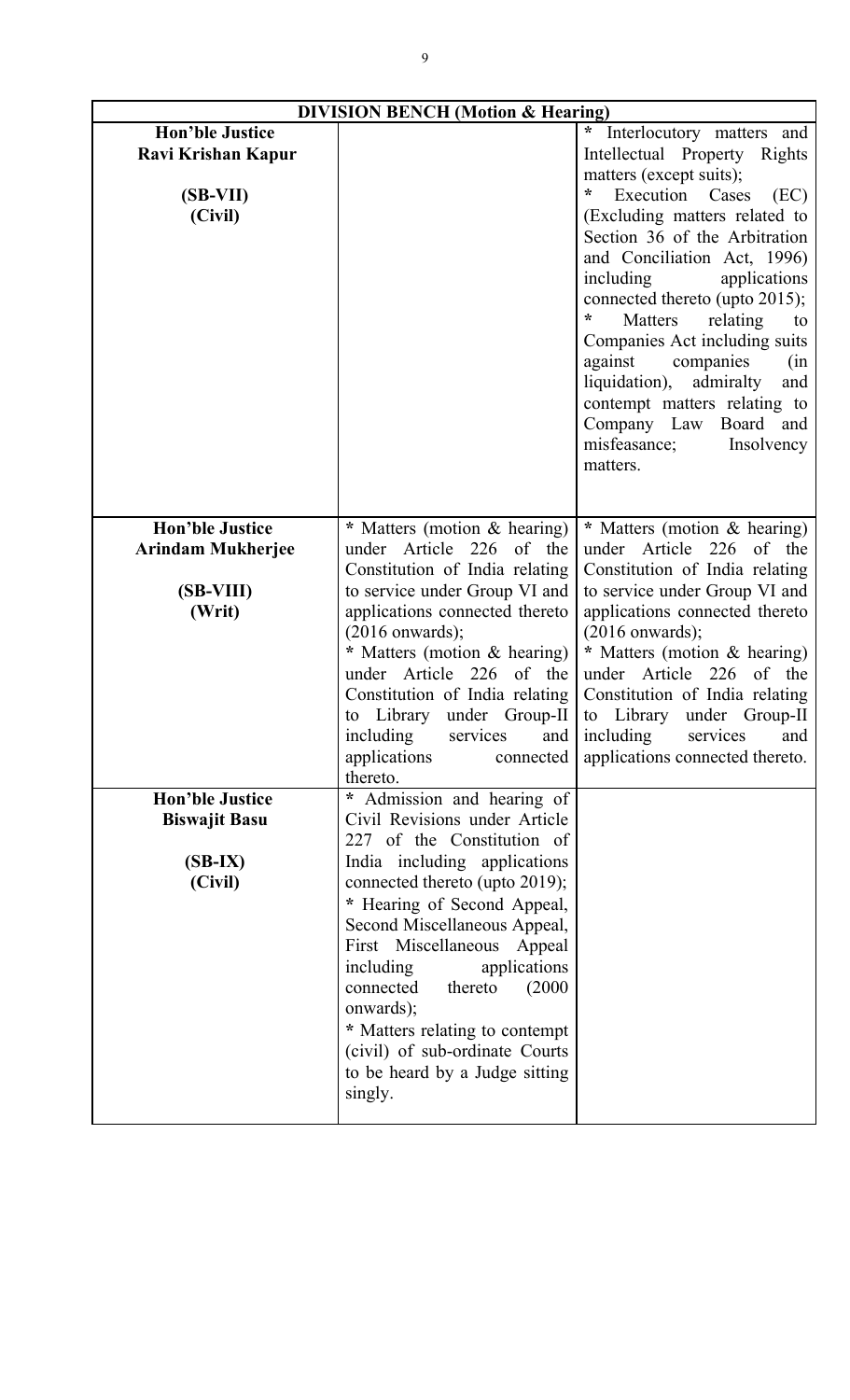| <b>DIVISION BENCH</b> (Motion & Hearing)                                      |                                                                                                                                                                                                                                                                                                                                                                              |                                                                                                                                                                                                                                                                                                                                                                              |
|-------------------------------------------------------------------------------|------------------------------------------------------------------------------------------------------------------------------------------------------------------------------------------------------------------------------------------------------------------------------------------------------------------------------------------------------------------------------|------------------------------------------------------------------------------------------------------------------------------------------------------------------------------------------------------------------------------------------------------------------------------------------------------------------------------------------------------------------------------|
| <b>Hon'ble Justice</b><br>Amrita Sinha<br>$(SB-X)$<br>(Writ)                  | * Matters (motion & hearing)<br>under Article 226 of the<br>Constitution of India relating<br>to Municipality, Panchayat<br>Group-V<br>under<br>including<br>applications connected thereto<br>$(2019$ onwards).                                                                                                                                                             | * Matters (motion & hearing)<br>under Article 226 of the<br>Constitution of India relating<br>to Municipality, Panchayat<br>under Group-V including<br>applications connected thereto<br>$(2019$ onwards).                                                                                                                                                                   |
| <b>Hon'ble Justice</b><br><b>Abhijit Gangopadhyay</b><br>$(SB-XI)$<br>(Writ)  | * Matters (motion & hearing)<br>under Article 226 of the<br>Constitution of India relating<br>to Education under Group-II<br>(related to primary education,<br>madrasah including services)<br>including<br>applications<br>connected thereto;<br>* Matters (motion $&$ hearing)                                                                                             | * Matters (motion & hearing)<br>under Article 226 of the<br>Constitution of India relating<br>to Education under Group-II<br>(related to primary education,<br>madrasah including services)<br>including<br>applications<br>connected thereto;<br>* Matters (motion $&$ hearing)                                                                                             |
|                                                                               | under Article 226 of the<br>Constitution of India relating<br>to Regulation of Industries $\&$<br>Essential Commodities<br>$\&$<br>various Central Orders under<br>Group VIII and applications<br>connected thereto.                                                                                                                                                         | under Article 226 of the<br>Constitution of India relating<br>to Regulation of Industries $\&$<br>Commodities<br>Essential<br>$\&$<br>various Central Orders under<br>Group VIII and applications<br>connected thereto.                                                                                                                                                      |
| Hon'ble Justice Jay Sengupta<br>(SB-XII)<br>(Writ)                            | * Matters (motion & hearing)<br>under Article 226 of the<br>Constitution of India relating<br>Group-I<br>Land<br>under<br>to<br>including<br>applications<br>connected thereto (upto 2015);<br>* Matters (motion & hearing)<br>under Article 226 of the<br>Constitution of India relating<br>to service under Group VI and<br>applications connected thereto<br>(upto 2015). | * Matters (motion & hearing)<br>under Article 226 of the<br>Constitution of India relating<br>Land<br>under<br>Group-I<br>to<br>including<br>applications<br>connected thereto (upto 2015);<br>* Matters (motion & hearing)<br>under Article 226 of the<br>Constitution of India relating<br>to service under Group VI and<br>applications connected thereto<br>(upto 2015). |
| <b>Hon'ble Justice</b><br><b>Bibek Chaudhuri</b><br>$(SB-XIII)$<br>(Criminal) | * Criminal Revision matters<br>including<br>applications<br>connected<br>(2021)<br>thereto<br>onwards);<br>* Reference under Section 395<br>of the Code of Criminal<br>Procedure, 1973;<br>* Hearing of Criminal Appeal<br>relating to 'Crime'<br>against<br>Women' (upto 2015).                                                                                             |                                                                                                                                                                                                                                                                                                                                                                              |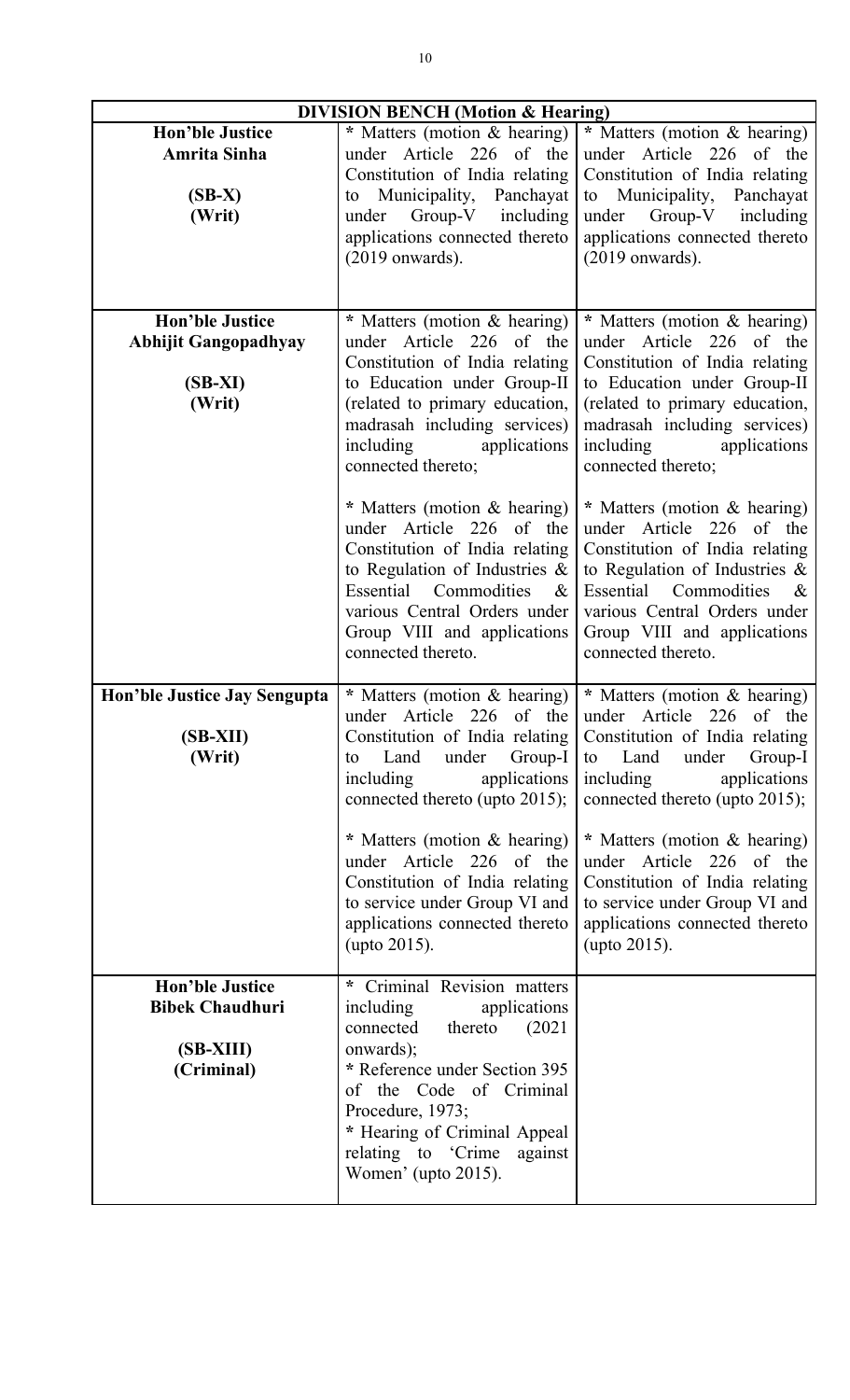| <b>DIVISION BENCH (Motion &amp; Hearing)</b> |                                                   |                                        |
|----------------------------------------------|---------------------------------------------------|----------------------------------------|
| <b>Hon'ble Justice</b>                       | * Admission and hearing of                        |                                        |
| <b>Subhasis Dasgupta</b>                     | Civil Revisions under Article                     |                                        |
|                                              | 227 of the Constitution of                        |                                        |
| $(SB-XIV)$                                   | India including applications                      |                                        |
| (Civil)                                      | (2020)<br>connected<br>thereto                    |                                        |
|                                              | onwards);                                         |                                        |
|                                              | * Hearing of Second Appeal,                       |                                        |
|                                              | Second Miscellaneous Appeal,                      |                                        |
|                                              | First Miscellaneous Appeal                        |                                        |
|                                              | including<br>applications                         |                                        |
|                                              | connected thereto (upto 2000);                    |                                        |
| <b>Hon'ble Justice Suvra Ghosh</b>           | * Matters (motion & hearing)                      | * Matters (motion & hearing)           |
|                                              | under Article 226 of the                          | under Article 226 of the               |
|                                              |                                                   |                                        |
| $(SB-XV)$                                    | Constitution of India relating<br>Land            | Constitution of India relating<br>Land |
| (Writ)                                       | Group-I<br>under<br>to                            | under<br>Group-I<br>to                 |
|                                              | applications<br>including<br>thereto              | including<br>applications              |
|                                              | (2016)<br>connected                               | connected<br>thereto<br>(2016)         |
|                                              | onwards);                                         | onwards);                              |
|                                              | * Matters (motion & hearing)                      | * Matters (motion & hearing)           |
|                                              | under Article 226 of the                          | under Article 226 of the               |
|                                              |                                                   |                                        |
|                                              | Constitution of India relating                    | Constitution of India relating         |
|                                              | to Labour under Group-III                         | to Labour under Group-III              |
|                                              | including<br>applications                         | including<br>applications              |
|                                              | connected thereto.                                | connected thereto.                     |
| <b>Hon'ble Justice</b>                       | * Matters (motion & hearing)<br>under Article 226 | * Matters (motion & hearing)           |
| Md. Nizamuddin                               | of the                                            | under Article 226 of the               |
|                                              | Constitution of India relating                    | Constitution of India relating         |
| (SB-XVI)                                     | to Revenue and Tax Laws                           | to Revenue and Tax Laws                |
| (Writ, Civil)                                | (Excluding Land<br>Revenue)                       | (Excluding Land<br>Revenue)            |
|                                              | under Group-IV<br>including                       | under Group-IV<br>including            |
|                                              | applications<br>connected                         | applications<br>connected              |
|                                              | thereto.                                          | thereto;                               |
|                                              |                                                   | *<br>Execution Cases<br>(EC)           |
|                                              |                                                   | (Excluding matters related to          |
|                                              |                                                   | Section 36 of the Arbitration          |
|                                              |                                                   | and Conciliation Act, 1996)            |
|                                              |                                                   | including<br>applications              |
|                                              |                                                   | thereto<br>(2016)<br>connected         |
|                                              |                                                   | onwards).                              |
|                                              |                                                   |                                        |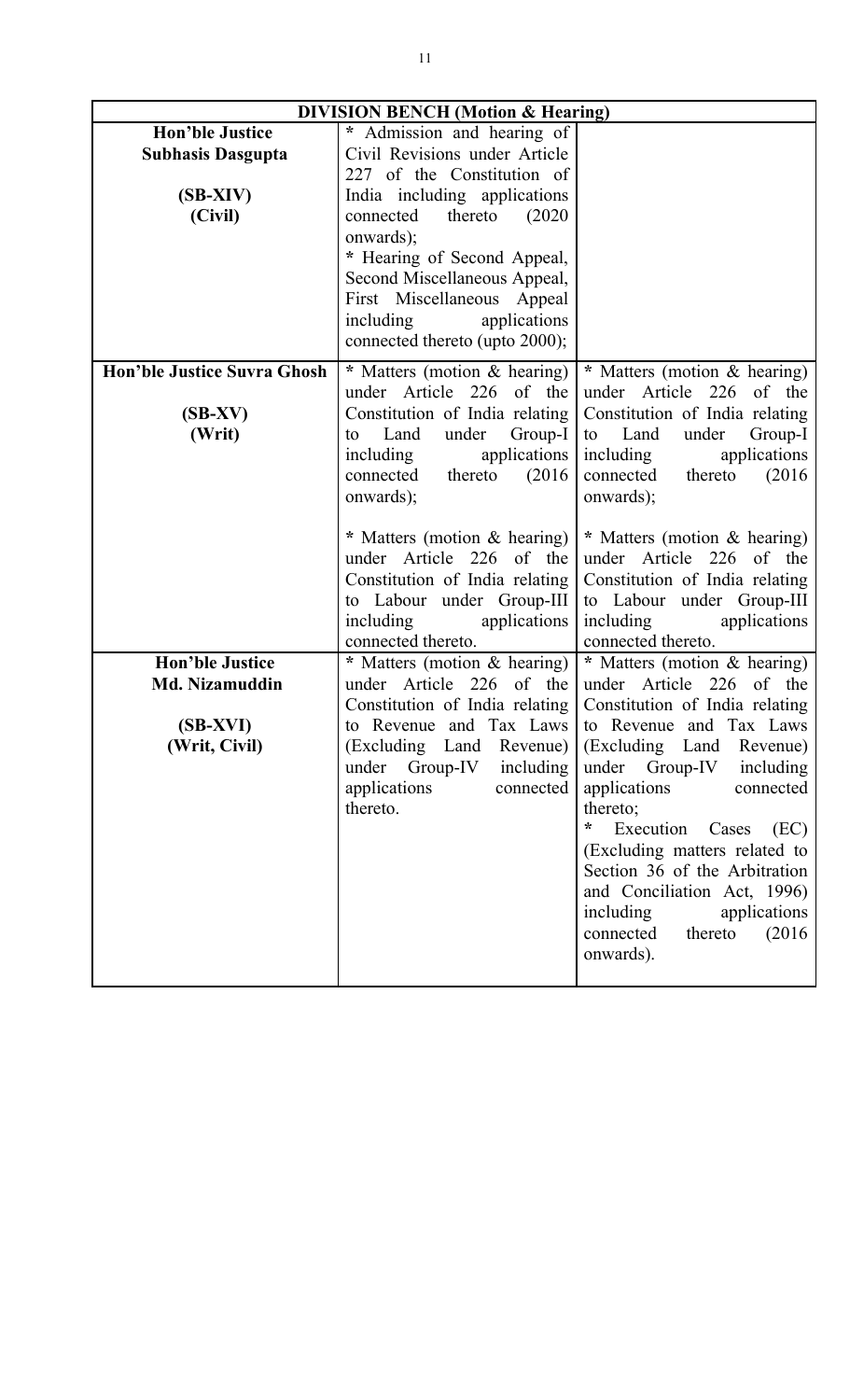| <b>DIVISION BENCH (Motion &amp; Hearing)</b> |                                                       |                                                          |
|----------------------------------------------|-------------------------------------------------------|----------------------------------------------------------|
| <b>Hon'ble Justice</b>                       | * Bail under Section 439 of                           |                                                          |
| <b>Tirthankar Ghosh</b>                      | Code<br>of Criminal<br>the                            |                                                          |
|                                              | Procedure, 1973<br>including                          |                                                          |
| (SB-XVII)                                    | modification/cancellation and                         |                                                          |
| (Criminal)                                   | relaxation of conditions of                           |                                                          |
|                                              | bail;                                                 |                                                          |
|                                              | * Admission and hearing of                            |                                                          |
|                                              | Criminal Appeal including                             |                                                          |
|                                              | application for suspension of                         |                                                          |
|                                              | sentence in pending appeal                            |                                                          |
|                                              | other<br>applications<br>and                          |                                                          |
|                                              | connected thereto<br>(2016)                           |                                                          |
|                                              | onwards);                                             |                                                          |
|                                              | * Hearing of Criminal Appeal                          |                                                          |
|                                              | relating to 'Crime against                            |                                                          |
|                                              | Women' (2016 onwards);                                |                                                          |
|                                              | * Criminal Revision matters                           |                                                          |
|                                              | including<br>applications                             |                                                          |
|                                              | connected thereto (upto 2010).                        |                                                          |
|                                              |                                                       |                                                          |
| <b>Hon'ble Justice</b>                       | * Writ Petition irrespective of                       | * Writ Petition irrespective of                          |
| Hiranmay Bhattacharyya                       | classification and applications<br>connected thereto. | classification and applications<br>connected thereto.    |
| (Writ)                                       |                                                       |                                                          |
|                                              |                                                       |                                                          |
|                                              |                                                       |                                                          |
| <b>Hon'ble Justice</b>                       | $\star$<br>Hearing of writ petition                   | Hearing of writ petition<br>$\star$                      |
| Saugata Bhattacharyya                        | irrespective of classification                        | irrespective of classification                           |
|                                              | including<br>and<br>year                              | including<br>and year                                    |
| (SB-XVIII)                                   | applications<br>connected                             | applications<br>connected                                |
| (Writ)                                       | thereto;                                              | thereto;                                                 |
|                                              | * Matters (motion & hearing)                          | * Matters (motion & hearing)<br>under Article 226 of the |
|                                              | under Article 226 of the                              | Constitution of India relating                           |
|                                              | Constitution of India relating                        | to Municipality, Panchayat                               |
|                                              | to Municipality, Panchayat                            | Co-operative<br>Society<br>and                           |
|                                              | and Co-operative<br>Society                           | under Group-V including                                  |
|                                              | under Group-V including                               | applications connected thereto                           |
|                                              | applications connected thereto                        | (From 2013 to 2018).                                     |
|                                              | (From 2013 to 2018).                                  |                                                          |
| <b>Hon'ble Justice</b>                       |                                                       |                                                          |
| <b>Kausik Chanda</b>                         | * Matters (motion & hearing)                          | * Matters (motion & hearing)<br>under Article 226 of the |
|                                              | under Article 226 of the                              | Constitution of India relating                           |
| $(SB-XIX)$                                   | Constitution of India relating                        | to colleges, universities under                          |
| (Writ, Criminal)                             | to colleges, universities under                       | Group-II including services                              |
|                                              | Group-II including services                           | and applications connected                               |
|                                              | and applications connected                            | thereto.                                                 |
|                                              | thereto;<br>*                                         |                                                          |
|                                              | Hearing<br>of Criminal                                |                                                          |
|                                              | Revisions irrespective of years                       |                                                          |
|                                              | including<br>connected<br>applications thereto.       |                                                          |
| <b>Hon'ble Justice</b>                       | * Writ Petition irrespective of                       | * Writ Petition irrespective of                          |
| <b>Aniruddha Roy</b>                         |                                                       | classification and applications                          |
|                                              |                                                       |                                                          |
|                                              | classification and applications                       |                                                          |
|                                              | connected thereto;                                    | connected thereto;                                       |
| (Writ)                                       |                                                       |                                                          |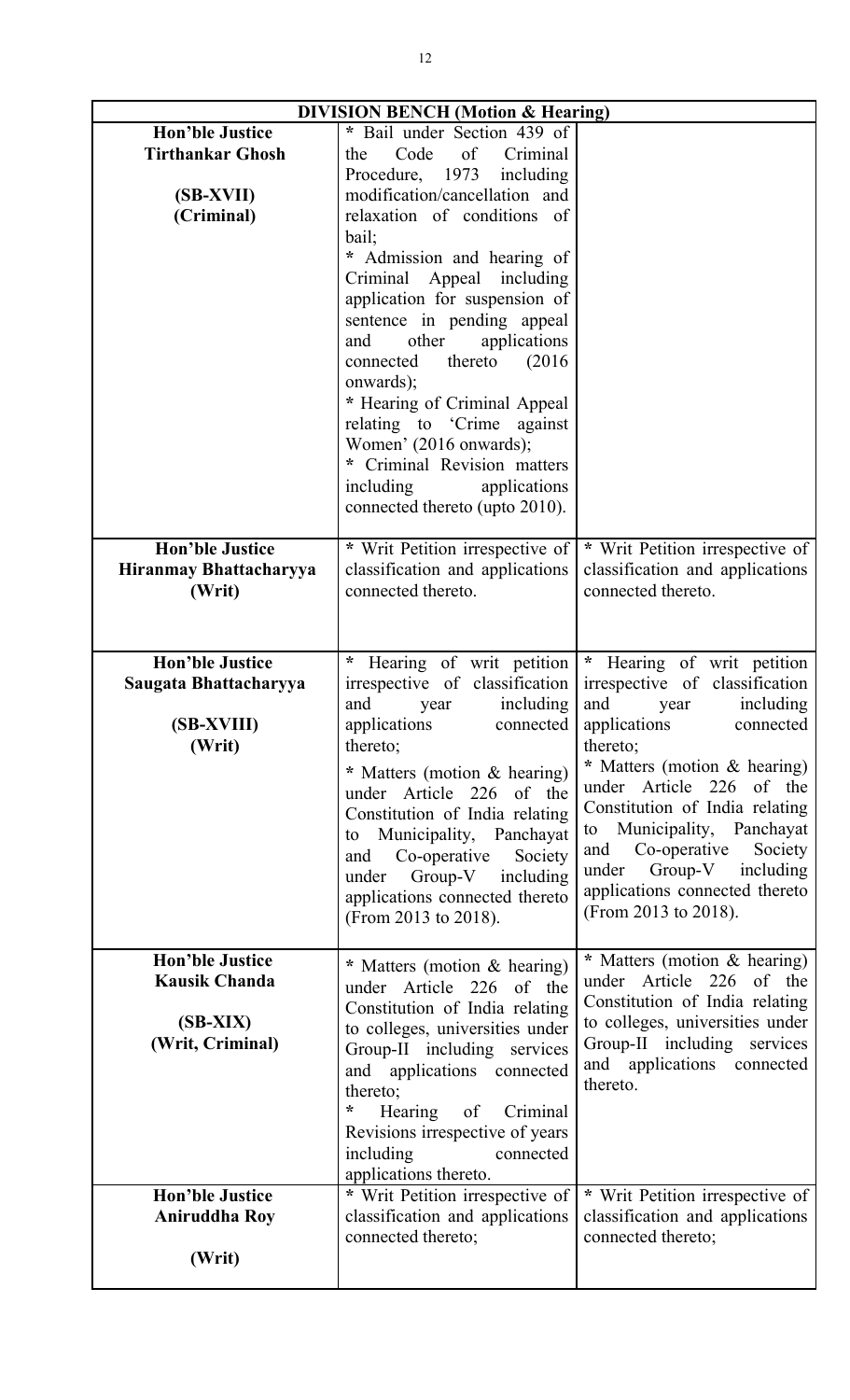| <b>DIVISION BENCH</b> (Motion & Hearing)                                                                          |                                                                                                                                                                                                                                                                                                                                                                                                                                                                                                                                                                                  |                                                                                                                                                                                                                                          |  |  |
|-------------------------------------------------------------------------------------------------------------------|----------------------------------------------------------------------------------------------------------------------------------------------------------------------------------------------------------------------------------------------------------------------------------------------------------------------------------------------------------------------------------------------------------------------------------------------------------------------------------------------------------------------------------------------------------------------------------|------------------------------------------------------------------------------------------------------------------------------------------------------------------------------------------------------------------------------------------|--|--|
| <b>Hon'ble Justice</b><br>Rabindranath Samanta<br>$(SB-XX)$<br>(Civil)                                            | $\star$<br>Application under Section<br>24 of the Code of Civil<br>Procedure, 1908;<br>* Appeal related to all Claim<br>Cases including applications<br>connected thereto.                                                                                                                                                                                                                                                                                                                                                                                                       | * Application under Clause 13<br>of the Letters Patent read with<br>Section 24 of the Code of<br>Civil Procedure, 1908;<br>* Hearing of suits excluding<br>matters assigned to<br>other<br>Bench(s) (upto $2015$ ).                      |  |  |
| <b>Hon'ble Justice</b><br><b>Sugato Majumdar</b><br>$(SB-XXI)$<br>(Criminal & Contempt)<br><b>Hon'ble Justice</b> | * Admission and hearing of<br>Appeal including<br>Criminal<br>application for suspension of<br>sentence in pending appeal<br>other<br>applications<br>and<br>connected thereto (From 2011<br>to $2015$ ;<br>* Criminal Revision matters<br>including<br>applications<br>connected thereto (From 2011<br>to $2012$ );<br>∗<br>Contempt applications<br>applications<br>(including)<br>connected thereto) of the<br>Single Bench, Hon'ble Judge<br>whereof is not available due to<br>retirement<br>death,<br>or<br>transfer/elevation (upto 2010).<br>* Criminal Revision matters | $\ast$<br>applications<br>Contempt<br>(including<br>applications<br>connected thereto) of the<br>Single Bench, Hon'ble Judge<br>whereof is not available due to<br>death, retirement<br><sub>or</sub><br>transfer/elevation (upto 2010). |  |  |
| <b>Bivas Pattanayak</b><br>(SB-XXII)<br>(Criminal)                                                                | including<br>applications<br>connected thereto (From 2013)<br>to $2017$ ).                                                                                                                                                                                                                                                                                                                                                                                                                                                                                                       |                                                                                                                                                                                                                                          |  |  |
| <b>Hon'ble Justice</b>                                                                                            | $\star$<br>of<br>Hearing<br>Criminal                                                                                                                                                                                                                                                                                                                                                                                                                                                                                                                                             | $\ast$<br>Contempt<br>applications                                                                                                                                                                                                       |  |  |
| <b>Ananda Kumar Mukherjee</b>                                                                                     | Revision matters irrespective<br>of years including applications                                                                                                                                                                                                                                                                                                                                                                                                                                                                                                                 | <i>(including)</i><br>applications<br>connected thereto) of the                                                                                                                                                                          |  |  |
| (SB-XXIII)<br>(Criminal & Contempt)                                                                               | connected thereto;<br>Contempt<br>applications<br>∗                                                                                                                                                                                                                                                                                                                                                                                                                                                                                                                              | Single Bench, Hon'ble Judge<br>whereof is not available due to                                                                                                                                                                           |  |  |
|                                                                                                                   | <i>(including)</i><br>applications<br>connected thereto) of the<br>Single Bench, Hon'ble Judge<br>whereof is not available due to<br>death,<br>retirement<br>or<br>transfer/elevation (from 2011<br>to $2015$ ).                                                                                                                                                                                                                                                                                                                                                                 | death,<br>retirement<br>or<br>transfer/elevation (from 2011<br>to $2015$ ).                                                                                                                                                              |  |  |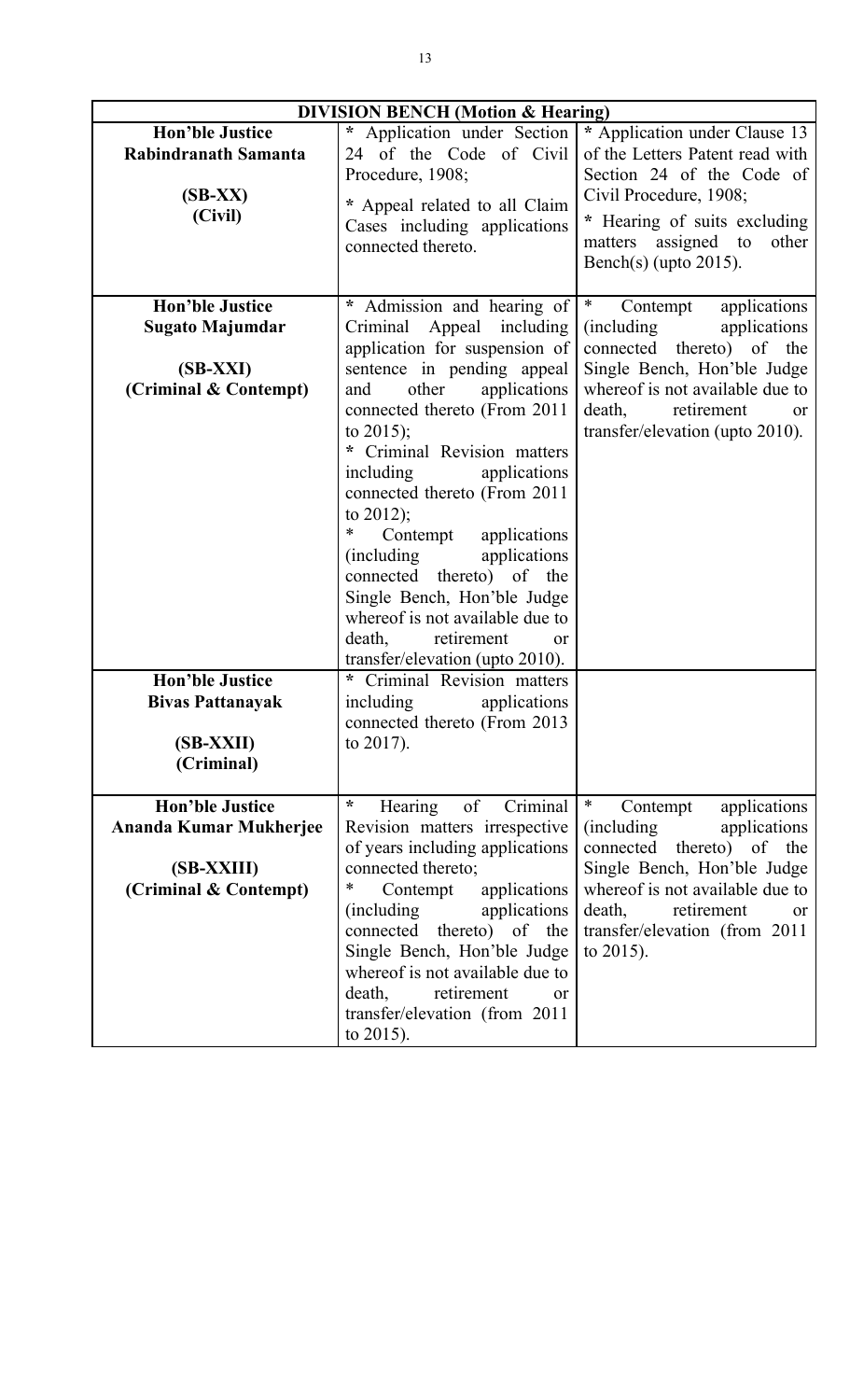| <b>DIVISION BENCH (Motion &amp; Hearing)</b>                   |                                                                                                                                                                                                                                                        |                                                                                                                                                                                                                                                                                                                                                                                                                                                                                                      |  |  |
|----------------------------------------------------------------|--------------------------------------------------------------------------------------------------------------------------------------------------------------------------------------------------------------------------------------------------------|------------------------------------------------------------------------------------------------------------------------------------------------------------------------------------------------------------------------------------------------------------------------------------------------------------------------------------------------------------------------------------------------------------------------------------------------------------------------------------------------------|--|--|
| Hon'ble Justice Krishna Rao<br>(SB-XXIV)<br>(Civil & Contempt) | $\ast$<br>Contempt<br>applications<br>applications<br>(including)<br>connected thereto) of the<br>Single Bench, Hon'ble Judge<br>whereof is not available due to<br>death,<br>retirement<br><sub>or</sub><br>(2016)<br>transfer/elevation<br>onwards). | * Matters relating to Section<br>34 of The Arbitration and<br>Conciliation<br>1996<br>Act,<br>including<br>applications<br>connected thereto (upto 2015);<br>* Hearing of suits excluding<br>matters assigned to other<br>Bench(s) (2016 onwards);<br>*<br>Contempt applications<br>(including)<br>applications<br>connected thereto) of the<br>Single Bench, Hon'ble Judge<br>whereof is not available due to<br>death,<br>retirement<br><sub>or</sub><br>transfer/elevation<br>(2016)<br>onwards). |  |  |
| <b>Hon'ble Justice</b>                                         | * Hearing of Civil Revision                                                                                                                                                                                                                            |                                                                                                                                                                                                                                                                                                                                                                                                                                                                                                      |  |  |
| <b>Bibhas Ranjan De</b>                                        | matters irrespective of years                                                                                                                                                                                                                          |                                                                                                                                                                                                                                                                                                                                                                                                                                                                                                      |  |  |
| (Civil)                                                        | and connected applications<br>thereto.                                                                                                                                                                                                                 |                                                                                                                                                                                                                                                                                                                                                                                                                                                                                                      |  |  |
|                                                                |                                                                                                                                                                                                                                                        |                                                                                                                                                                                                                                                                                                                                                                                                                                                                                                      |  |  |
| <b>Hon'ble Justice</b>                                         | Criminal Revision matters<br>$\ast$                                                                                                                                                                                                                    |                                                                                                                                                                                                                                                                                                                                                                                                                                                                                                      |  |  |
| <b>Ajoy Kumar Mukherjee</b>                                    | including<br>applications                                                                                                                                                                                                                              |                                                                                                                                                                                                                                                                                                                                                                                                                                                                                                      |  |  |
|                                                                | connected thereto (From 2018)                                                                                                                                                                                                                          |                                                                                                                                                                                                                                                                                                                                                                                                                                                                                                      |  |  |
| $(SB-XXV)$                                                     | to $2020$ ;                                                                                                                                                                                                                                            |                                                                                                                                                                                                                                                                                                                                                                                                                                                                                                      |  |  |
| (Criminal)                                                     | Admission and hearing of<br>Criminal Appeal including                                                                                                                                                                                                  |                                                                                                                                                                                                                                                                                                                                                                                                                                                                                                      |  |  |
|                                                                | application for suspension of                                                                                                                                                                                                                          |                                                                                                                                                                                                                                                                                                                                                                                                                                                                                                      |  |  |
|                                                                | sentence in pending appeal                                                                                                                                                                                                                             |                                                                                                                                                                                                                                                                                                                                                                                                                                                                                                      |  |  |
|                                                                | other<br>and<br>applications<br>connected thereto (upto 2010).                                                                                                                                                                                         |                                                                                                                                                                                                                                                                                                                                                                                                                                                                                                      |  |  |
|                                                                |                                                                                                                                                                                                                                                        |                                                                                                                                                                                                                                                                                                                                                                                                                                                                                                      |  |  |
| <b>Hon'ble Justice</b>                                         | * Appeal related to all Claim                                                                                                                                                                                                                          |                                                                                                                                                                                                                                                                                                                                                                                                                                                                                                      |  |  |
| Ananya Bandyopadhyay                                           | Cases including applications<br>connected thereto.                                                                                                                                                                                                     |                                                                                                                                                                                                                                                                                                                                                                                                                                                                                                      |  |  |
| (Civil)                                                        |                                                                                                                                                                                                                                                        |                                                                                                                                                                                                                                                                                                                                                                                                                                                                                                      |  |  |
|                                                                |                                                                                                                                                                                                                                                        |                                                                                                                                                                                                                                                                                                                                                                                                                                                                                                      |  |  |
| <b>Hon'ble Justice</b><br>Rai Chattopadhyay                    | $\ast$<br>of<br>Criminal<br>Hearing<br>Revision matters irrespective                                                                                                                                                                                   |                                                                                                                                                                                                                                                                                                                                                                                                                                                                                                      |  |  |
|                                                                | and<br>of<br>connected<br>years                                                                                                                                                                                                                        |                                                                                                                                                                                                                                                                                                                                                                                                                                                                                                      |  |  |
| (Criminal)                                                     | applications thereto.                                                                                                                                                                                                                                  |                                                                                                                                                                                                                                                                                                                                                                                                                                                                                                      |  |  |
| <b>Hon'ble Justice</b>                                         | * Appeal related to all Claim                                                                                                                                                                                                                          |                                                                                                                                                                                                                                                                                                                                                                                                                                                                                                      |  |  |
| Subhendu Samanta                                               | Cases including applications<br>connected thereto.                                                                                                                                                                                                     |                                                                                                                                                                                                                                                                                                                                                                                                                                                                                                      |  |  |
| (Civil)                                                        |                                                                                                                                                                                                                                                        |                                                                                                                                                                                                                                                                                                                                                                                                                                                                                                      |  |  |
|                                                                |                                                                                                                                                                                                                                                        |                                                                                                                                                                                                                                                                                                                                                                                                                                                                                                      |  |  |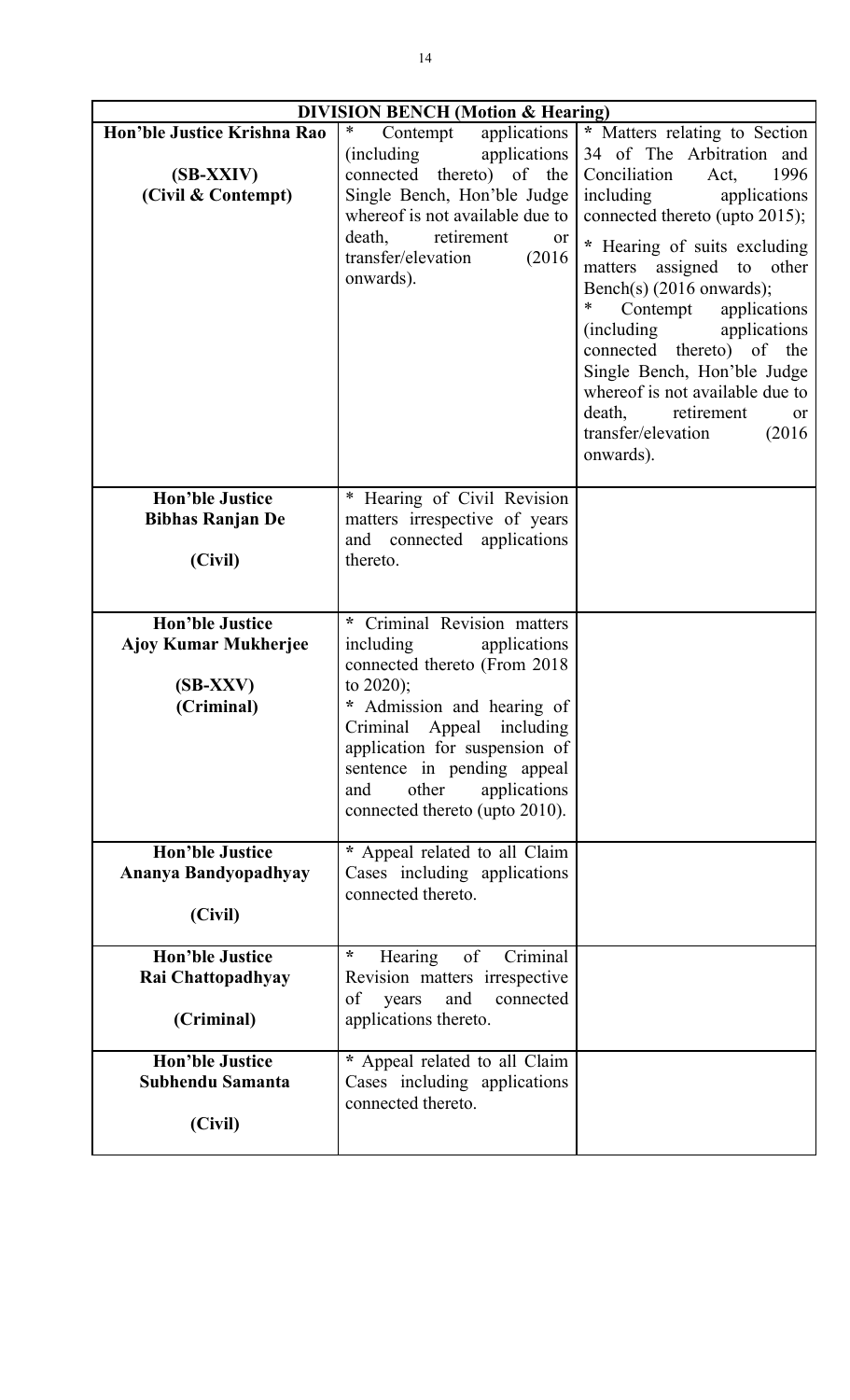| <b>DIVISION BENCH</b> (Motion & Hearing) |                                |                                |
|------------------------------------------|--------------------------------|--------------------------------|
| <b>Hon'ble Justice</b>                   | * Hearing of Criminal Appeal   |                                |
| <b>Shampa Dutt (Paul)</b>                | irrespective of years and      |                                |
|                                          | applications<br>connected      |                                |
| (Criminal)                               | thereto.                       |                                |
|                                          |                                |                                |
|                                          |                                |                                |
|                                          |                                |                                |
| <b>Hon'ble Justice</b>                   | * Hearing of Criminal Appeal   |                                |
| <b>Siddhartha Roy Chowdhury</b>          | irrespective of years and      |                                |
|                                          | connected<br>applications      |                                |
| (Criminal)                               | thereto.                       |                                |
|                                          |                                |                                |
| <b>Hon'ble Justice</b>                   | Hearing of Writ Petition       | * Hearing of Writ Petition     |
| Raja Basu Chowdhury                      | irrespective of classification | irrespective of classification |
|                                          | and year.                      | and year.                      |
| (Writ)                                   |                                |                                |
| <b>Hon'ble Justice</b>                   | Hearing of Writ Petition       | * Hearing of Writ Petition     |
| Lapita Banerji                           | irrespective of classification | irrespective of classification |
|                                          | and year.                      | and year.                      |
| (Writ)                                   |                                |                                |

## **IN THE HIGH COURT AT CALCUTTA Commercial Appellate Division & Commercial Division From 20th June, 2022 (Monday)**

| <b>DIVISION BENCH</b>            |                                                    |  |
|----------------------------------|----------------------------------------------------|--|
| <b>Hon'ble Justice</b>           | * All Appeal and applications connected thereto    |  |
| <b>Harish Tandon</b>             | under Commercial Courts, Commercial Division       |  |
| And                              | and Commercial Appellate Division of the High      |  |
| <b>Hon'ble Justice</b>           | Court's Act, 2015.                                 |  |
| <b>Shampa Dutt (Paul)</b>        |                                                    |  |
| <b>DB-IV</b>                     |                                                    |  |
| <b>SINGLE BENCH</b>              |                                                    |  |
| <b>Hon'ble The Chief Justice</b> | * Matters related to Section 11 of the Arbitration |  |
| Prakash Shrivastava              | 1996<br>Conciliation Act,<br>including<br>and      |  |
|                                  | applications connected thereto (From 2022).        |  |
| $SB-I$                           |                                                    |  |
|                                  |                                                    |  |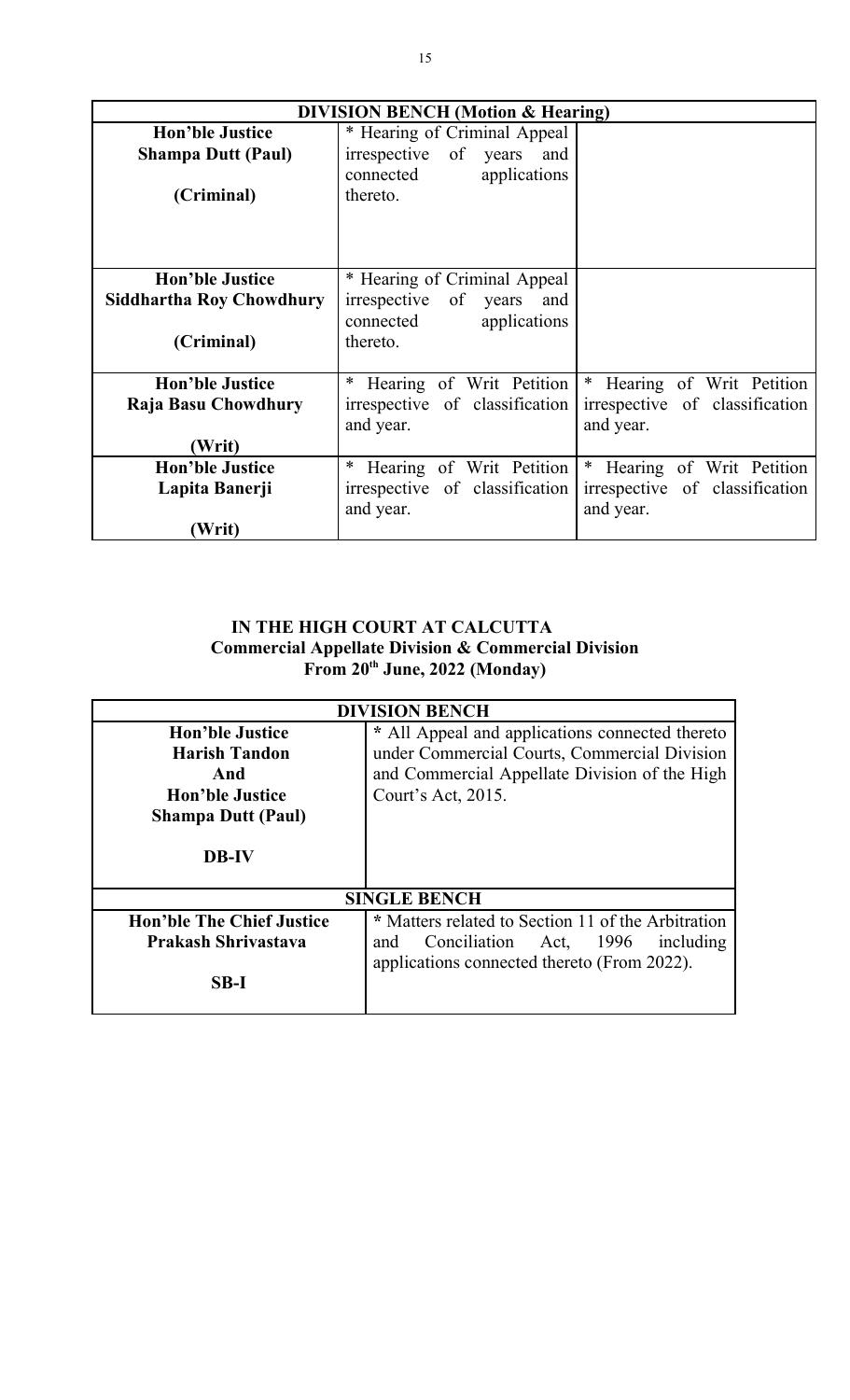| <b>DIVISION BENCH</b>                        |                                                                                                                                                                                                                                                                                                                             |  |
|----------------------------------------------|-----------------------------------------------------------------------------------------------------------------------------------------------------------------------------------------------------------------------------------------------------------------------------------------------------------------------------|--|
| <b>Hon'ble Justice</b>                       | * Matters related to Section 11 of the Arbitration                                                                                                                                                                                                                                                                          |  |
| <b>Shekhar B. Saraf</b>                      | Conciliation Act, 1996<br>including<br>and<br>applications connected thereto (upto 2021);                                                                                                                                                                                                                                   |  |
| $SB - V$                                     | * Matters related to Section 34 of Arbitration                                                                                                                                                                                                                                                                              |  |
|                                              | Conciliation<br>including<br>Act,<br>1996<br>and                                                                                                                                                                                                                                                                            |  |
|                                              | applications connected thereto (2016 onwards);                                                                                                                                                                                                                                                                              |  |
|                                              | * All other matters (including matters related to<br>Section 36 of The Arbitration and Conciliation<br>Act, 1996) under Arbitration Act, 1940 and The<br>Arbitration & Conciliation Act, 1996 including<br>applications connected thereto irrespective of<br>year (except matters specified above mentioning<br>year mark). |  |
| <b>Hon'ble Justice</b><br>Ravi Krishan Kapur | * Interlocutory matters and matters related to<br>Intellectual Property Rights (except suit);                                                                                                                                                                                                                               |  |
|                                              | Execution Cases (EC) (Excluding matters<br>$\star$                                                                                                                                                                                                                                                                          |  |
| <b>SB-VII</b>                                | related to Section 36 of the Arbitration and<br>Conciliation Act, 1996) including applications<br>connected thereto (upto 2015);                                                                                                                                                                                            |  |
|                                              | * Matters relating to Companies Act including<br>against companies (in liquidation),<br>suits<br>admiralty and contempt matters relating to<br>Company Law Board<br>and<br>misfeasance;<br>Insolvency matters.                                                                                                              |  |
| <b>Hon'ble Justice</b>                       | * Execution Cases (EC) (Excluding matters                                                                                                                                                                                                                                                                                   |  |
| <b>Md. Nizamuddin</b>                        | related to Section 36 of the Arbitration and<br>Conciliation Act, 1996) including applications                                                                                                                                                                                                                              |  |
| <b>SB-XVI</b>                                | connected thereto (2016 onwards).                                                                                                                                                                                                                                                                                           |  |
| <b>Hon'ble Justice</b>                       | * Hearing of suits excluding matters assigned to                                                                                                                                                                                                                                                                            |  |
| Rabindranath Samanta                         | other Bench(s) (upto $2015$ ).                                                                                                                                                                                                                                                                                              |  |
|                                              |                                                                                                                                                                                                                                                                                                                             |  |
| (SB-XXI)<br>Hon'ble Justice Krishna Rao      | Matters related to Section 34 of<br>∗<br>The                                                                                                                                                                                                                                                                                |  |
| $(SB-XXV)$                                   | Arbitration and Conciliation Act, 1996 including<br>applications connected thereto (upto 2015);                                                                                                                                                                                                                             |  |
|                                              |                                                                                                                                                                                                                                                                                                                             |  |
|                                              | * Hearing of suits excluding matters assigned to<br>other Bench(s) $(2016$ onwards).                                                                                                                                                                                                                                        |  |

## **NOTE:**

- **1.** All matters, on change of roster, shall stand released and shall be posted before the Bench/s as per the roster, except matters which are reserved for judgment or under the caption 'CAV' or the matters which are part-heard or Election petitions or matters assigned to Special Benches and/or specially assigned.
- **2.** The Hon'ble Judges who are sitting in Division Benches may take up matters listed before them in their Single Benches whenever the time permits.